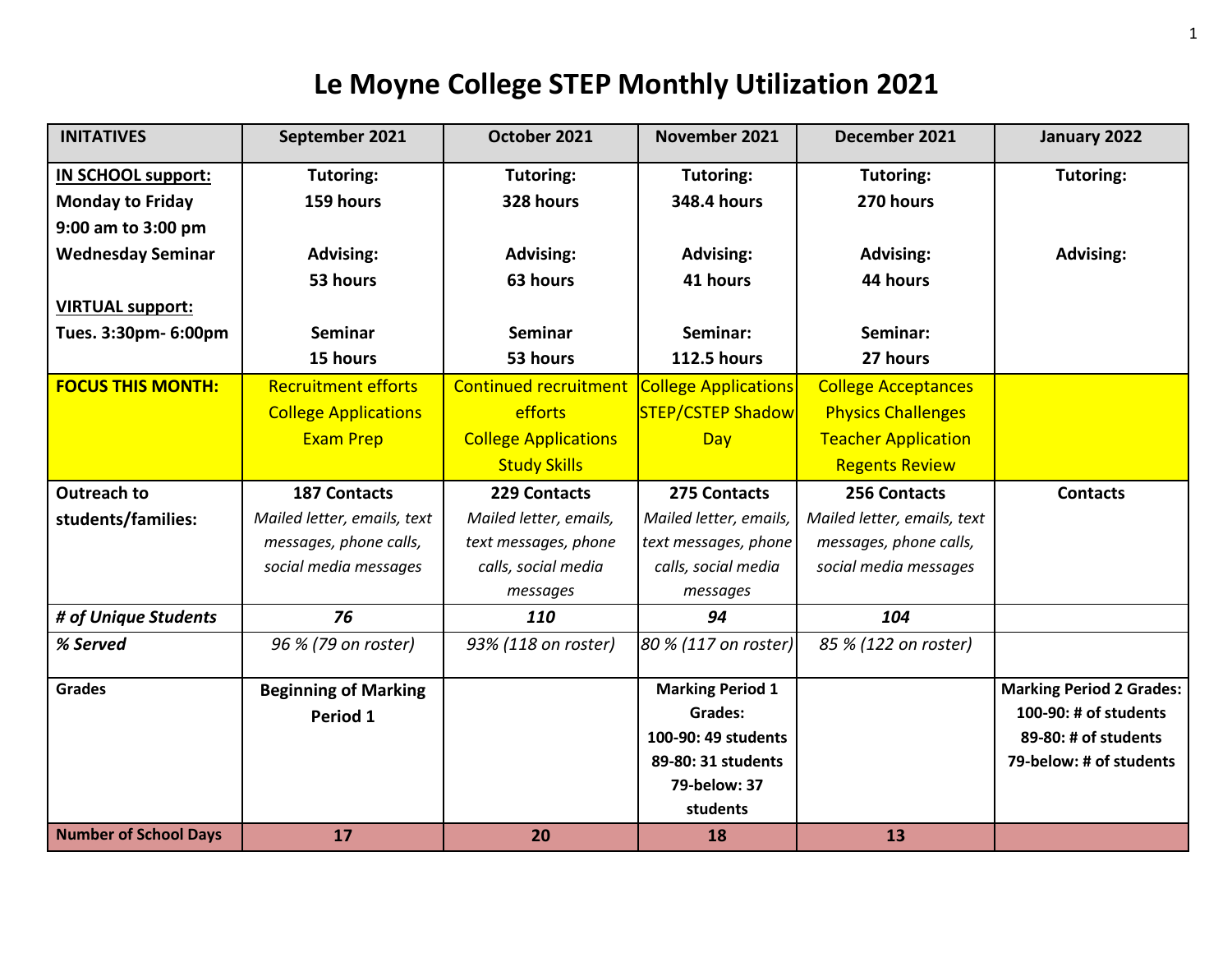| February 2021                                                                                                                                                    | <b>March 2021</b>                                                                                                                                                 | <b>April 2021</b>                                                                                                                                                    | <b>May 2021</b>                                                                                                                                                            | <b>June 2021</b>                                                                                                                                                     |
|------------------------------------------------------------------------------------------------------------------------------------------------------------------|-------------------------------------------------------------------------------------------------------------------------------------------------------------------|----------------------------------------------------------------------------------------------------------------------------------------------------------------------|----------------------------------------------------------------------------------------------------------------------------------------------------------------------------|----------------------------------------------------------------------------------------------------------------------------------------------------------------------|
| <b>Theme: Engineering</b>                                                                                                                                        | <b>Theme: Business</b>                                                                                                                                            | <b>Theme: Research</b>                                                                                                                                               | <b>Theme: Licensed Professions</b>                                                                                                                                         | <b>Theme: Personal Care</b>                                                                                                                                          |
| <b>Total Zoom Contact Hours:</b>                                                                                                                                 | <b>Total Zoom Contact Hours:</b>                                                                                                                                  | <b>Total Zoom Contact Hours:</b>                                                                                                                                     | <b>Total Zoom Contact Hours:</b>                                                                                                                                           | <b>Total Zoom Contact Hours:</b>                                                                                                                                     |
| 206.5 hours<br><b>Zoom Hours:</b><br>Mon.& Fri. 8:30 am - 9 am<br>Mon. & Fri 12:30 pm- 4 pm<br>Tue. 12:30 pm-6 pm, Wed. 11 am-<br>7 pm, Thurs. 12:30 pm- 5:30 pm | 307.2 hours<br><b>Zoom Hours:</b><br>Mon. & Fri. 8:30 am - 9 am<br>Mon. & Fri 12:30 pm- 4 pm<br>Tue. 12:30 pm-6 pm, Wed. 11 am-<br>7 pm, Thurs. 12:30 pm- 5:30 pm | 287.7 hours<br><b>Zoom Hours:</b><br>Mon. & Fri. 8:30 am - 9 am<br>Mon. & Fri 12:30 pm- 4 pm<br>Tue. 12:30 pm-6 pm, Wed. 11<br>am- 7 pm, Thurs. 12:30 pm- 5:30<br>pm | 279.1 hours<br><b>Zoom Hours:</b><br>Mon.& Fri. 8:30 am - 9 am<br>Mon. & Fri 12:30 pm- 4 pm<br>Tue. 12:30 pm-6 pm, Wed. 11<br>am- 7 pm, Thurs. 12:30 pm- 5:30<br>pm - 5 pm | 117.1 hours<br><b>Zoom Hours:</b><br>Mon. & Fri. 8:30 am - 9 am<br>Mon. & Fri 12:30 pm- 4 pm<br>Tue. 12:30 pm-6 pm, Wed. 11<br>am- 6 pm, Thurs. 12:30 pm- 5:30<br>pm |
| 1/1 Academic Advising:                                                                                                                                           | 1/1 Academic Advising:                                                                                                                                            | 1/1 Academic Advising:                                                                                                                                               | 1/1 Academic Advising:                                                                                                                                                     | 1/1 Academic Advising:                                                                                                                                               |
| 16 hours<br>Personal, Financial, Career,<br>Academic                                                                                                             | 9.6 hours<br>Personal, Financial, Career,<br>Academic                                                                                                             | 12.9 hours<br>Personal, Financial, Career,<br>Academic                                                                                                               | 20.1 hours<br>Personal, Financial, Career,<br>Academic                                                                                                                     | 6.9 hours<br>Personal, Financial, Career,<br>Academic                                                                                                                |
| 1/1 & Group Tutoring:                                                                                                                                            | 1/1 & Group Tutoring:                                                                                                                                             | 1/1 & Group Tutoring:                                                                                                                                                | 1/1 & Group Tutoring:                                                                                                                                                      | 1/1 & Group Tutoring:                                                                                                                                                |
| 124.5 hours                                                                                                                                                      | 219.7 hours                                                                                                                                                       | 190.4 hours                                                                                                                                                          | 161.8 hours                                                                                                                                                                | 74.7 hours                                                                                                                                                           |
| <b>Weekly Seminars:</b>                                                                                                                                          | <b>Weekly Seminars:</b>                                                                                                                                           | <b>Weekly Seminars:</b>                                                                                                                                              | <b>Weekly Seminars:</b>                                                                                                                                                    | <b>Weekly Seminars:</b>                                                                                                                                              |
| 65 hours<br><b>College Admissions/Financial</b><br>Aid, Workforce Development<br><b>CSTEP</b> connect<br><b>SEL Support:</b><br>1 hour<br>Wake-Up with STEP      | 74 hours<br><b>College Admissions/ Financial</b><br>Aid, Workforce Development<br><b>CSTEP</b> connect<br><b>SEL Support:</b><br>3.8 hours<br>Wake-Up with STEP   | 81 hours<br><b>College Admissions/Financial</b><br>Aid, Workforce Development<br><b>CSTEP</b> connect<br><b>SEL Support:</b><br>3.4 hours<br>Wake-Up with STEP       | 93 hours<br><b>College Admissions/Financial</b><br>Aid, Workforce Development<br><b>CSTEP</b> connect<br><b>SEL Support:</b><br>4.25 hours<br>Wake-Up with STEP            | 34 hours<br><b>College Admissions/ Financial</b><br>Aid, Workforce Development<br><b>CSTEP</b> connect<br><b>SEL Support:</b><br>1.5 hours<br>Wake-Up with STEP      |
| Outreach with                                                                                                                                                    | Outreach with                                                                                                                                                     | <b>Outreach with</b>                                                                                                                                                 | <b>Outreach with</b>                                                                                                                                                       | Outreach with                                                                                                                                                        |
| <b>Students/Families:</b>                                                                                                                                        | <b>Students/Families:</b>                                                                                                                                         | <b>Students/Families:</b>                                                                                                                                            | <b>Students/Families:</b>                                                                                                                                                  | <b>Students/Families:</b>                                                                                                                                            |
| 350 contacts                                                                                                                                                     | 431 contacts                                                                                                                                                      | 776 contacts                                                                                                                                                         | 528 contacts                                                                                                                                                               | 389 contacts                                                                                                                                                         |
| # of Unique Students:                                                                                                                                            | # of Unique Students:                                                                                                                                             | # of Unique Students:                                                                                                                                                | # of Unique Students:                                                                                                                                                      | # of Unique Students:                                                                                                                                                |
| 71                                                                                                                                                               | 87                                                                                                                                                                | 91                                                                                                                                                                   | 81                                                                                                                                                                         | 75                                                                                                                                                                   |
| % served                                                                                                                                                         | % served                                                                                                                                                          | % served                                                                                                                                                             | % served                                                                                                                                                                   | % served                                                                                                                                                             |
| 71% (100 on roster)                                                                                                                                              | 87% (100 on roster)                                                                                                                                               | 91% (100 on roster)                                                                                                                                                  | 81% (100 on roster)                                                                                                                                                        | 75% (100 on roster)                                                                                                                                                  |
| <b>Number of Days Served:</b><br>19                                                                                                                              | <b>Number of Days Served:</b><br>23                                                                                                                               | <b>Number of Days Served:</b><br>24                                                                                                                                  | <b>Number of Days Served:</b><br>21                                                                                                                                        | <b>Number of Days Served:</b><br>13                                                                                                                                  |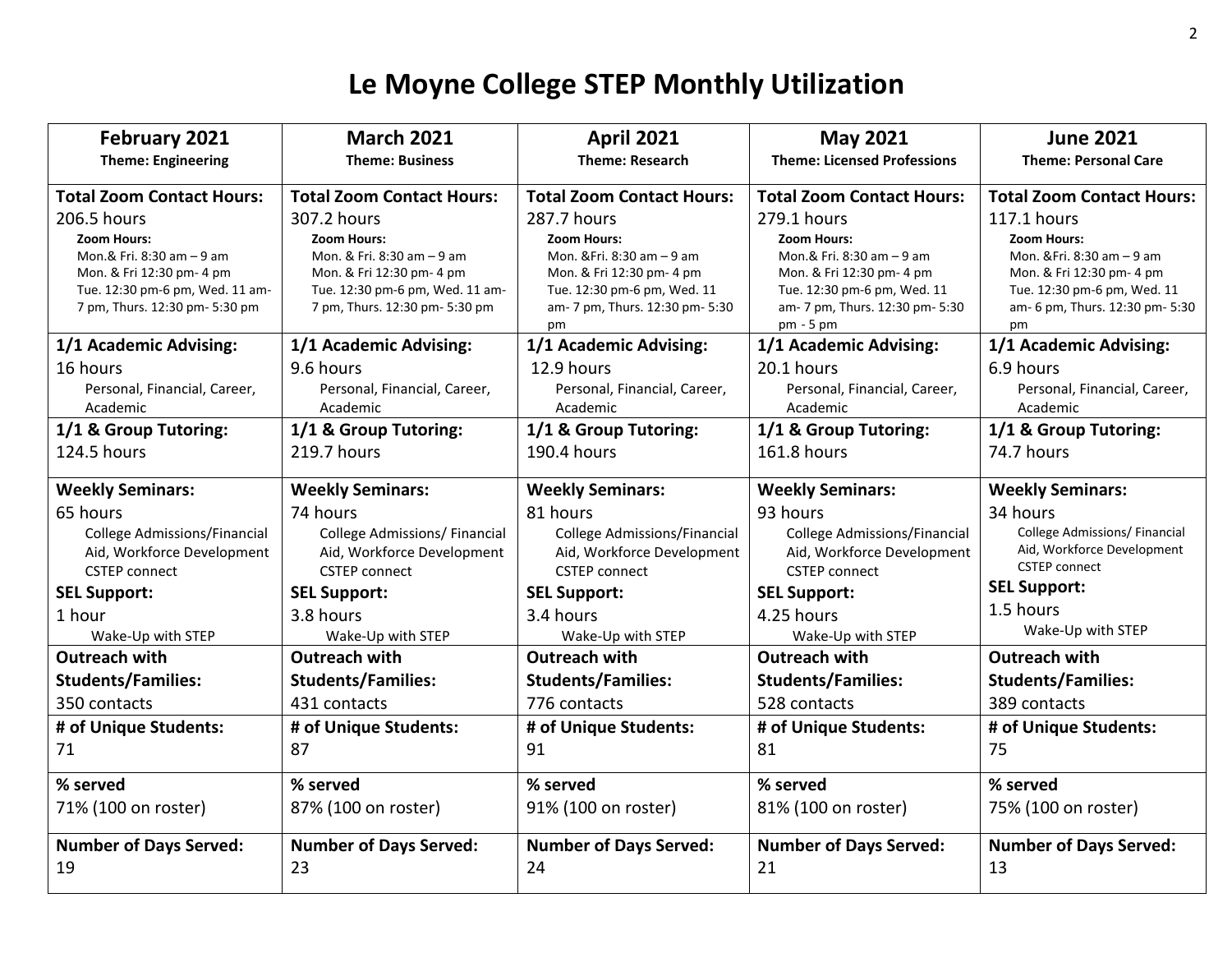| September 2020                      | October 2020                                   | November 2020                                            | December 2020                                            | January 2021                                             |
|-------------------------------------|------------------------------------------------|----------------------------------------------------------|----------------------------------------------------------|----------------------------------------------------------|
| <b>Theme: Exam Prep</b>             | <b>Theme: Technology and</b>                   | <b>Theme: Career Readiness</b>                           | Theme: Engineering and                                   | <b>Theme: Research and</b>                               |
|                                     | <b>Computer Skills</b>                         |                                                          | <b>Mathematics</b>                                       | <b>Experimental Design</b>                               |
| <b>Total Zoom Contact Hours:</b>    | <b>Total Zoom Contact Hours:</b>               | <b>Total Zoom Contact Hours:</b>                         | <b>Total Zoom Contact Hours:</b>                         | <b>Total Zoom Contact Hours:</b>                         |
| 137.75 hours                        | 186.3 hours                                    | 194 hours                                                | 275.6 hours                                              | 320.2 hours                                              |
| Zoom Hours:                         | <b>Zoom Hours:</b>                             | <b>Zoom Hours:</b>                                       | Zoom Hours:                                              | <b>Zoom Hours:</b>                                       |
| Mon. - Fri. 8:30 am - 9 am          | Mon. - Fri. 8:30 am - 9 am                     | Mon& Fri. 8:30 am - 9 am                                 | Mon.& Fri. 8:30 am - 9 am                                | Mon. & Fri. 8:30 am - 9 am                               |
| Mon. $-$ Fri. 1 pm $-$ 5 pm         | Mon. $-$ Fri. 1 pm $-$ 5 pm<br>Wed 11 am- 5 pm | Mon. & Fri 12:30 pm- 4 pm<br>Tue. 12:30 pm-7 pm, Wed. 11 | Mon. & Fri 12:30 pm- 4 pm<br>Tue. 12:30 pm-7 pm, Wed. 11 | Mon. & Fri 12:30 pm- 4 pm<br>Tue. 12:30 pm-7 pm, Wed. 11 |
|                                     |                                                | am- 7 pm, Thurs. 12:30 pm- 5 pm                          | am- 7 pm, Thurs. 12:30 pm- 5 pm                          | am- 7 pm, Thurs. 12:30 pm- 5                             |
|                                     |                                                |                                                          |                                                          | pm                                                       |
| 1/1 Academic Advising:              | 1/1 Academic Advising:                         | 1/1 Academic Advising:                                   | 1/1 Academic Advising:                                   | 1/1 Academic Advising:                                   |
| 19.4 hours                          | 23.5 hours                                     | 28.9 hours                                               | 16.5 hours                                               | 18 hours                                                 |
| Personal, Financial, Career,        | Personal, Financial, Career,                   | Personal, Financial, Career,                             | Personal, Financial, Career,                             | Personal, Financial, Career,                             |
| Academic                            | Academic                                       | Academic                                                 | Academic                                                 | Academic                                                 |
| 1/1 & Group Tutoring:               | 1/1 & Group Tutoring:                          | 1/1 & Group Tutoring:                                    | 1/1 & Group Tutoring:                                    | 1/1 & Group Tutoring:                                    |
| 24.5 hours                          | 68.3 hours                                     | 96 hours                                                 | 188.8 hours                                              | 224.5 hours                                              |
| <b>Weekly Seminars:</b>             | <b>Weekly Seminars:</b>                        | <b>Weekly Seminars:</b>                                  | <b>Weekly Seminars:</b>                                  | <b>Weekly Seminars:</b>                                  |
| 84 hours                            | 90 hours                                       | 67 hours                                                 | 68 hours                                                 | 75 hours                                                 |
| <b>College Admissions/Financial</b> | <b>College Admissions/ Financial</b>           | College Admissions/Financial                             | <b>College Admissions/Financial</b>                      | College Admissions/ Financial                            |
| Aid, Workforce Development          | Aid, Workforce Development                     | Aid, Workforce Development                               | Aid, Workforce Development                               | Aid, Workforce Development                               |
| <b>CSTEP</b> connect                | <b>CSTEP</b> connect                           | <b>CSTEP</b> connect                                     | <b>CSTEP</b> connect                                     | <b>CSTEP</b> connect                                     |
| <b>SEL Support:</b>                 | <b>SEL Support:</b>                            | <b>SEL Support:</b>                                      | <b>SEL Support:</b>                                      | <b>SEL Support:</b>                                      |
| 9.75 hours                          | 4.5 hours                                      | 2.1 hours                                                | 2.3 hours                                                | 2.7 hours                                                |
| Wake-Up with STEP                   | Wake-Up with STEP                              | Wake-Up with STEP                                        | Wake-Up with STEP                                        | Wake-Up with STEP                                        |
| <b>Outreach with</b>                | Outreach with                                  | <b>Outreach with</b>                                     | <b>Outreach with</b>                                     | <b>Outreach with</b>                                     |
| <b>Students/Families:</b>           | <b>Students/Families:</b>                      | <b>Students/Families:</b>                                | <b>Students/Families:</b>                                | <b>Students/Families:</b>                                |
| 393 contacts                        | 412 contacts                                   | 592 contacts                                             | 472 contacts                                             | 566 contacts                                             |
| # of Unique Students:               | # of Unique Students:                          | # of Unique Students:                                    | # of Unique Students:                                    | # of Unique Students:                                    |
| 78                                  | 75                                             | 79                                                       | 71                                                       | 85                                                       |
| % served                            | % served                                       | % served                                                 | % served                                                 | % served                                                 |
| 93% (84 on roster)                  | 88% (85 on roster)                             | 89.7% (88 on roster)                                     | 78% (91 on roster)                                       | 89.5% (95 on roster)                                     |
| <b>Number of Days Served:</b>       | <b>Number of Days Served:</b>                  | <b>Number of Days Served:</b>                            | <b>Number of Days Served:</b>                            | <b>Number of Days Served:</b>                            |
| 21                                  | 22                                             | 18                                                       | 14                                                       | 19                                                       |
|                                     |                                                |                                                          |                                                          |                                                          |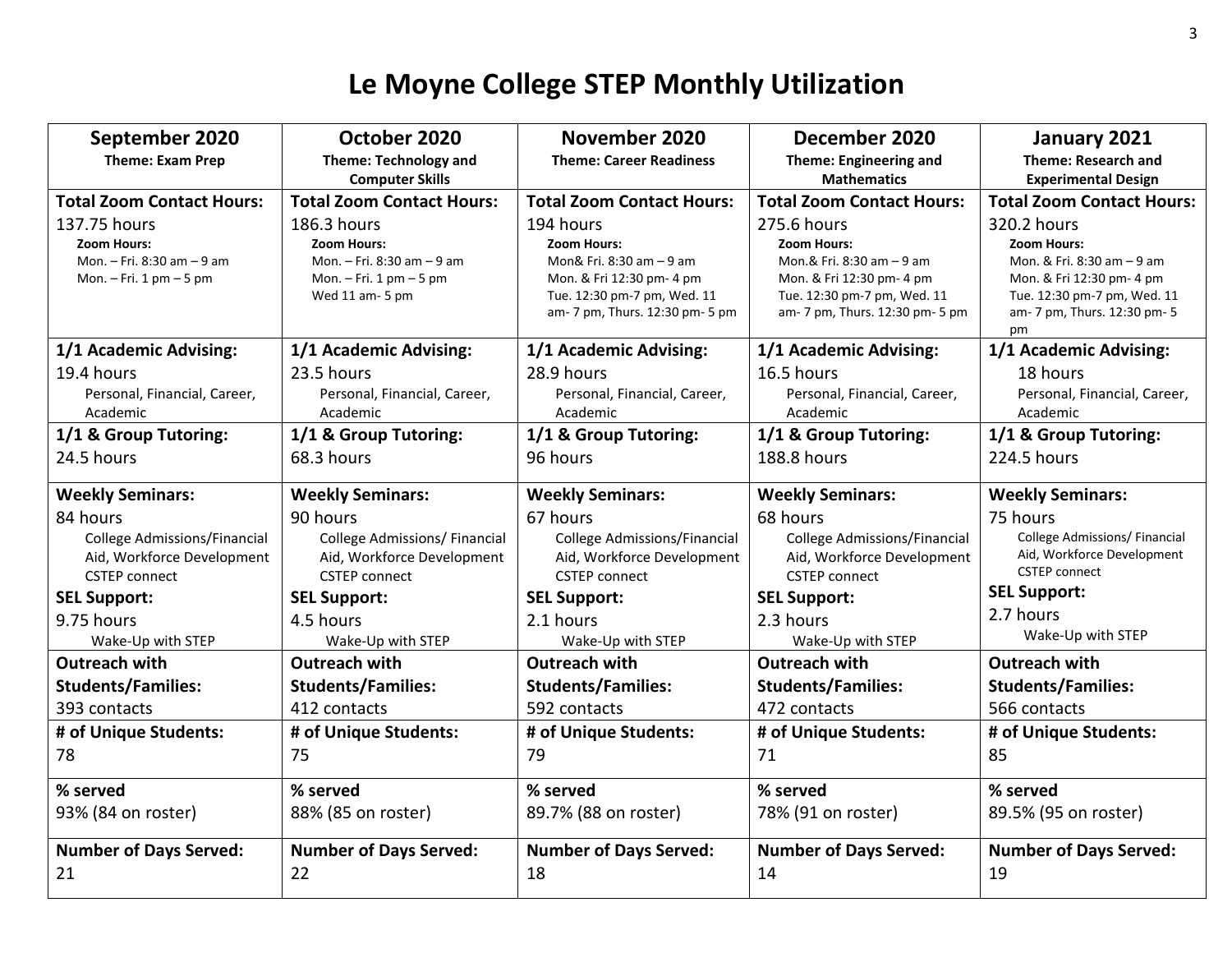| <b>March 2020</b>             | <b>April 2020</b>             | <b>May 2020</b>               | <b>June 2020</b>              |
|-------------------------------|-------------------------------|-------------------------------|-------------------------------|
| $3/17 - 3/31$                 |                               |                               |                               |
| 1:1 Communication:            | 1:1 Communication:            | 1:1 Communication:            | 1:1 Communication:            |
| <b>Total: 263</b>             | <b>Total: 606</b>             | <b>Total: 747</b>             | <b>Total: 481</b>             |
| Henninger-109                 | Henninger-264                 | Henninger-379                 | Henninger-259                 |
| Nottingham-118                | Nottingham-229                | Nottingham-275                | Nottingham-167                |
| <b>SAS-36</b>                 | SAS-113                       | <b>SAS-93</b>                 | <b>SAS-55</b>                 |
| <b>Group Zoom Hours:</b>      | <b>Group Zoom Hours:</b>      | <b>Group Zoom Hours:</b>      | <b>Group Zoom Hours:</b>      |
| Total-52                      | Total-264                     | Total-384                     | <b>Total-135</b>              |
| Henninger-28                  | Henninger-166                 | Henninger-233                 | Henninger-100                 |
| Nottingham-22                 | Nottingham-85                 | Nottingham-130                | Nottingham-28                 |
| $SAS-2$                       | <b>SAS-13</b>                 | <b>SAS-21</b>                 | $SAS-7$                       |
| <b>Written communication:</b> | <b>Written communication:</b> | <b>Written communication:</b> | <b>Written communication:</b> |
| <b>Total-1103</b>             | <b>Total-3346</b>             | <b>Total-3214</b>             | <b>Total-1710</b>             |
| Henninger-417                 | Henninger-1317                | Henninger-1261                | Henninger-659                 |
| Nottingham-469                | Nottingham-1426               | Nottingham-1365               | Nottingham-715                |
| SAS-217                       | SAS-603                       | <b>SAS-588</b>                | SAS-336                       |
| <b>Support Staff:</b>         | <b>Support Staff:</b>         | <b>Support Staff:</b>         | <b>Support Staff:</b>         |
| 212.5 hours                   | 470 hours                     | 486 hours                     | 279 hours                     |
|                               |                               |                               |                               |
| # of Unique Students:         | # of Unique Students:         | # of Unique Students:         | # of Unique Students:         |
| 77                            | 110                           | 143                           | 134                           |
| % served                      | % served                      | % served                      | % served                      |
| Henninger-53% (64 on roster)  | Henninger-75% (64 on roster)  | Henninger-95% (63 on roster)  | Henninger-86% (63 on roster)  |
| Nottingham-56% (66 on         | Nottingham-58% (66 on         | Nottingham-86% (65 on         | Nottingham-80% (65 on         |
| roster)                       | roster)                       | roster)                       | roster)                       |
| SAS-21% (28 on roster)        | SAS-83% (28 on roster)        | SAS- 96% (28 on roster)       | SAS- 100% (28 on roster)      |
| <b>Number of Days Served:</b> | <b>Number of Days Served:</b> | <b>Number of Days Served:</b> | <b>Number of Days Served:</b> |
| 11                            | 22                            | 20                            | 15                            |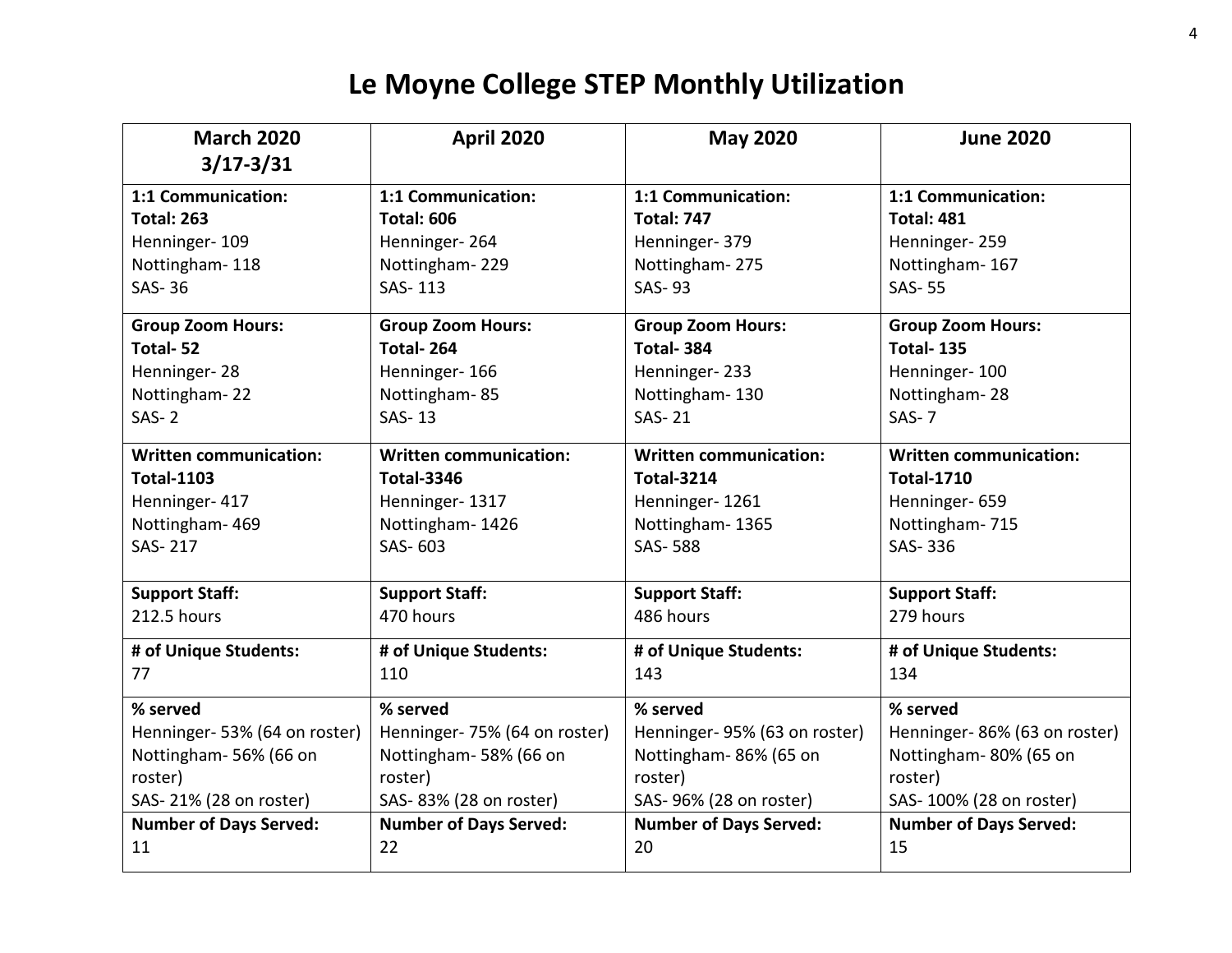### **Le Moyne College STEP Monthly Utilization – February 2020 to June 2020**

| <b>INITATIVES</b>             | February 2020                  | <b>March 2020</b>      | <b>April 2020</b>              | <b>May 2020</b>           | <b>June 2020</b>       |
|-------------------------------|--------------------------------|------------------------|--------------------------------|---------------------------|------------------------|
|                               |                                | $(3/1 - 3/16)$         |                                |                           |                        |
| IN SCHOOL:                    | 518 contacts                   | 440 contacts           | <b>Contacts</b>                | <b>Contacts</b>           | <b>Contacts</b>        |
| <b>Monday to Thursday</b>     | 367 Henn.                      | <b>253 Henn.</b>       | Henn.                          | Henn.                     | Henn.                  |
| 9:00 am to 2:30 pm            | <b>81 Nott.</b>                | <b>112 Nott.</b>       | Nott.                          | Nott.                     | Nott.                  |
|                               | <b>70 SAS</b>                  | <b>75 SAS</b>          | SAS                            | SAS                       | SAS                    |
| <b>AFTER SCHOOL:</b>          | 225 contacts                   | 207 contacts           | <b>Contacts</b>                | <b>Contacts</b>           | <b>Contacts</b>        |
| <b>Monday to Thursday</b>     | <b>155 Henn.</b>               | <b>117 Henn.</b>       | Henn.                          | Henn.                     | Henn.                  |
| 2:30 pm to 4:00 pm            | <b>70 Nott.</b>                | 90 Nott.               | Nott.                          | Nott.                     | Nott.                  |
| <b>FOCUS THIS MONTH:</b>      | -recruitment at                | -March Madness STEM    | -Team Building (field day)     | -senior celebration       | -Regents Prep          |
|                               | Nottingham                     | Project                | -Earth Day/Arbor Day           | -STEP Science Fair        |                        |
|                               | -Senior Check-ins              | -Pi Day Celebration    | activity                       | -Resumes/Prof. Dress      |                        |
|                               | -STEM Games                    | - Junior Check-ins     | -STEP Science Fair             | -Regents Prep             |                        |
|                               | -Shadow Day 25 students        | -summer program/jobs   | -Regents Prep                  |                           |                        |
|                               | -Team Building (Bowling)       | -Spirit Week           |                                |                           |                        |
|                               | 36 students                    |                        |                                |                           |                        |
| <b>Mailings/Phone Calls</b>   | Mailing/Phone Call (1)         | Mailing/Phone Call (1) | Mailing/Phone Call (1)         | Mailing/Phone Call (1)    | Mailing/Phone Call (1) |
| <b>Hours of Staffed</b>       | 202.5 (Henninger)              | 142 (Henninger)        | (Henninger)                    | (Henninger)               | (Henninger)            |
| <b>Support Services</b>       | 177.5 (Nottingham)             | 118 (Nottingham)       | (Nottingham)                   | (Nottingham)              | (Nottingham)           |
|                               | 109 (SAS)                      | 89 (SAS)               | (SAS)                          | (SAS)                     | (SAS)                  |
| Advisory/Staff                | <b>Grant meetings</b>          | <b>Grant meetings</b>  | <b>Grant meetings</b>          | <b>Grant meetings</b>     | <b>Grant meetings</b>  |
| <b>Meetings</b>               | 3                              | 3                      | 3                              | 3                         | 3                      |
| <b>Overall Participation:</b> | 804 student contacts           | 647 student contacts   | student contacts               | student contacts          | student contacts       |
| # of Unique Students          | 130                            | 133                    |                                |                           |                        |
| % Served                      | <b>Henninger (66 students</b>  | Henninger (64 on       | Henninger (on roster)= %       | Henninger (on roster)= %  | Henninger (on roster)= |
|                               | on roster)= 92%                | roster)=100%           | <b>Nottingham (on roster)=</b> | Nottingham (on roster)= % | %                      |
|                               | <b>Nottingham (55 students</b> | Nottingham (66 on      | %                              | SAS (students on roster)= | <b>Nottingham</b> (on  |
|                               | on roster)=96 $%$              | $roster$ ) = 74%       | SAS (students on roster)=      | %                         | roster) = $%$          |
|                               | SAS (22 students on            | SAS (28 students on    | %                              |                           | SAS (students on       |
|                               | $roster$ )=73 %                | $roster$ )=71 %        |                                |                           | $roster$ ) = %         |
| <b>Number of School Days</b>  | 12                             | 9                      |                                |                           |                        |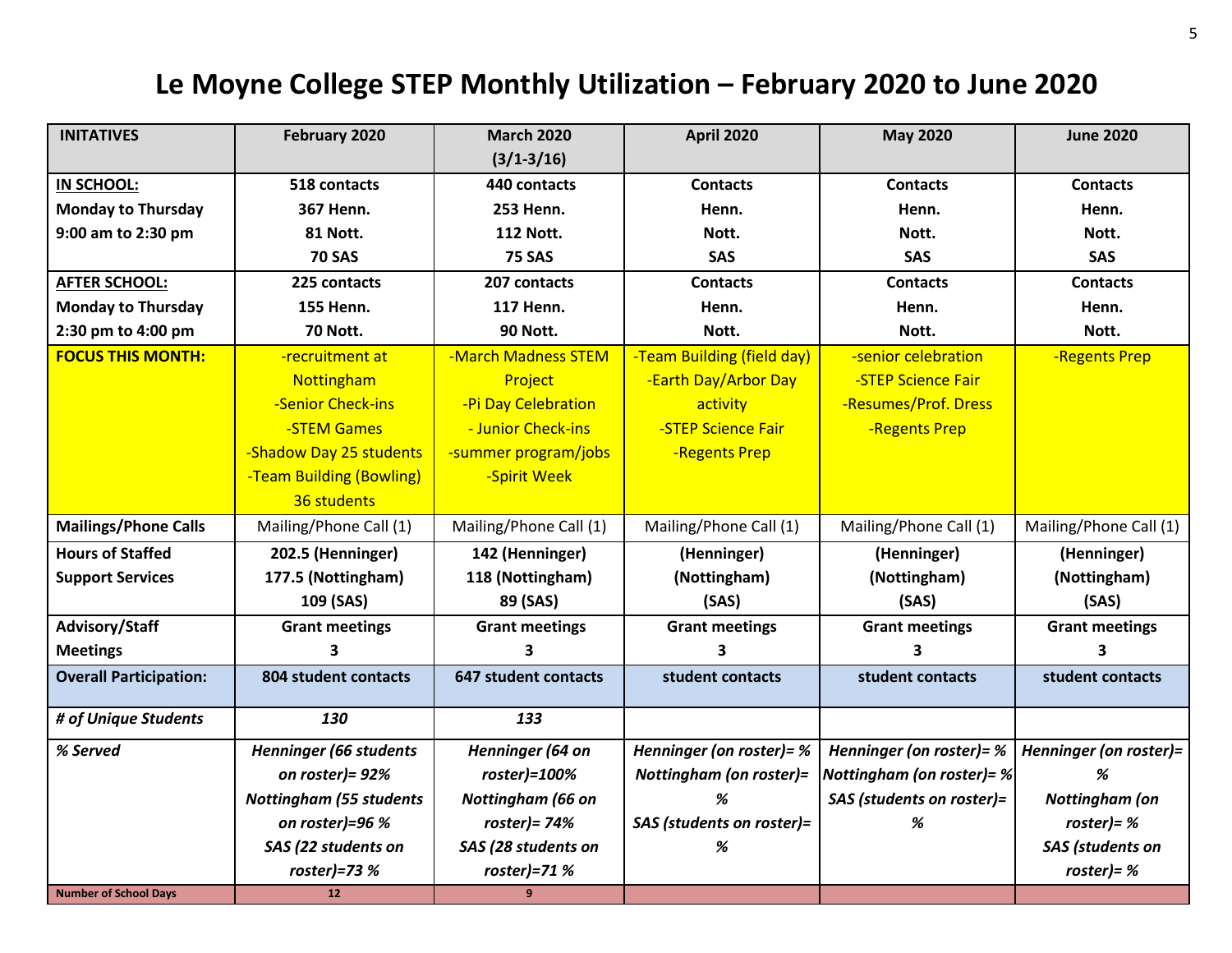#### **Le Moyne College STEP Monthly Utilization – July 2019 to January 2020**

**STEP Summer Institute (6 weeks July – August): Science research (13 hrs.); Social Science (20 hrs.); Career visits (18 hrs);** 

**Ikigai (20 hrs.) and paid internship (1278.75 hrs.)**

| <b>INITATIVES</b>             | <b>SEPTEMBER 2019</b>         | OCTOBER 2019                 | <b>NOVEMBER 2019</b>         | <b>DECEMBER 2019</b>     | <b>JANUARY 2020</b>         |
|-------------------------------|-------------------------------|------------------------------|------------------------------|--------------------------|-----------------------------|
|                               |                               |                              |                              |                          |                             |
| IN SCHOOL:                    | 142 contacts                  | 477 contacts                 | 248 Contacts                 | 317 Contacts             | <b>430 Contacts</b>         |
| <b>Monday to Thursday</b>     | Nott. <sub>0</sub>            | <b>SAS 64</b>                | <b>SAS 32</b>                | <b>SAS 40</b>            | <b>SAS 77</b>               |
| 9:00 am to 2:30 pm            | <b>Henn. 142</b>              | <b>Henn. 413</b>             | <b>Henn. 216</b>             | <b>Henn. 277</b>         | <b>Henn. 339</b>            |
|                               |                               |                              |                              |                          | Nott 14                     |
| <b>AFTER SCHOOL:</b>          | 133 contacts                  | 146 contacts                 | <b>133 Contacts</b>          | <b>127 Contacts</b>      | <b>172 Contacts</b>         |
| <b>Monday to Thursday</b>     | <b>Nott. 27</b>               | (Nott. Saturday: 2)          | <b>Henn. 133</b>             | <b>Henn. 127</b>         | <b>Henn. 147</b>            |
| 2:30 pm to 4:00 pm            | <b>Henn. 106</b>              | <b>Henn. 142</b>             |                              |                          | <b>Nott. 25</b>             |
| <b>FOCUS THIS MONTH:</b>      | <b>Recruitment efforts</b>    | -Implementing a strong       | -Stop the Bleed              | - holiday cards for St.  | -Reestablishing             |
|                               | <b>Transitioning students</b> | <b>SAS program beginning</b> | <b>Certification program</b> | Jude's patients          | <b>Nottingham students</b>  |
|                               | to the new school year        | Oct. 7, 2019                 | (22 Certificates earned)     | -college seminars        | - Regents Prep              |
|                               | <b>Study skills/habits</b>    | -Recruitment (Henn= 38)      | -Jr/Sr college seminar       | -holiday celebrations    | -Science Fair/Seminar       |
| <b>Mailings/Phone Calls</b>   | Mailing/Phone Call (1)        | Mailing/Phone Call (1)       | Mailing/Phone Call (1)       | Mailing/Phone Call (1)   | Mailing/Phone Call (1)      |
| <b>Hours of Staffed</b>       | 161 (Nott)                    | 145 (SAS/Nott)               | 114 (SAS)                    | 101 (SAS)                | 100.25 (SAS)                |
| <b>Support Services</b>       | 195 (Henninger)               | 309 (Henninger)              | 205.5 (Henninger)            | 178.5(Henninger)         | 262 (Henninger)             |
|                               |                               |                              |                              |                          | 110.5 (Nottingham)          |
| Advisory/Staff                | <b>Grant meetings</b>         | <b>Grant meetings</b>        | <b>Grant meetings</b>        | <b>Grant meetings</b>    | <b>Grant meetings</b>       |
| <b>Meetings</b>               | 3                             | 3                            | 3                            | 3.                       | ર                           |
| <b>Overall Participation:</b> | 275 student contacts          | 623 student contacts         | 381 student contacts         | 444 student contacts     | <b>602 student contacts</b> |
| # of Unique Students          | 48                            | 84                           | 61                           | 65                       | 94                          |
| % Served                      | (90 on roster) = 53%          | Henninger (59 on             | Henninger (63 on             | Henninger (64 on roster) | Henninger (65 on            |
|                               |                               | roster) = $90\%$             | $roster$ ]=83%               | $= 86%$                  | $roster$ ) = 92%            |
|                               |                               | SAS= (9 Enrolled; 23         | SAS (7 enrolled)=100%        | SAS (17 enrolled; 40     | SAS (18 on roster)= 78%     |
|                               |                               | $attended) = 100%$           | Nottingham=(41               | $attended) = 65%$        | <b>Nottingham (44</b>       |
|                               |                               | Nottingham=(41 students      | students on roster) = $5%$   | Nottingham= (41 students | students on roster)=        |
|                               |                               | on roster) = $5%$            |                              | on roster)= 5%           | 45%                         |
| <b>Number of School Days</b>  | 17                            | Henn 19/ SAS 14/ Saturdays 2 | 12                           | 11                       | 12                          |

Due to the ongoing construction at Nottingham, we were not provided with a location to support our students from September to December 2019. Efforts and resources were used to promote the STEP program, recruit new students and develop partnerships with teachers, guidance counselors, and administrators.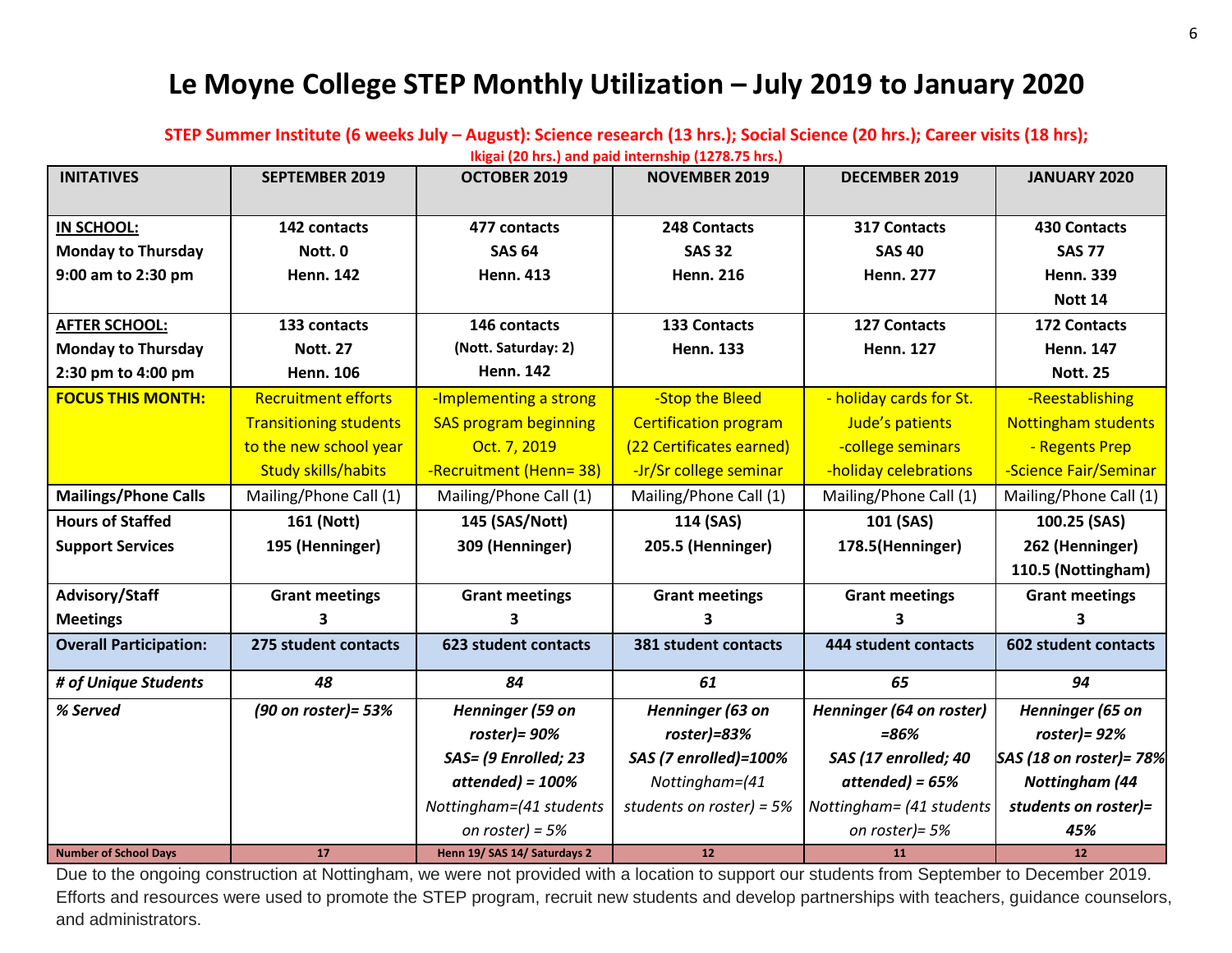## **Le Moyne College STEP Monthly Utilization – Feb. 2019 to June 2019**

| <b>INITATIVES</b>             | <b>FEBRUARY 2019</b>             | <b>MARCH 2019</b>                | <b>APRIL 2019</b>                | <b>MAY 2019</b>                       | <b>JUNE 2019</b>                  |
|-------------------------------|----------------------------------|----------------------------------|----------------------------------|---------------------------------------|-----------------------------------|
|                               |                                  |                                  |                                  |                                       |                                   |
| <b>IN SCHOOL:</b>             | 505 student contacts             | 853 student contacts             | 654 student contacts             | 897 student contacts                  | 338 student contacts              |
| <b>Monday to Friday</b>       | Nott. 288                        | <b>Nott. 488</b>                 | Nott. 349                        | Nott. 492                             | Nott. 144                         |
| 9:00 am to 2:30 pm            | Henn. 217                        | Henn. 365                        | Henn. 305                        | Henn. 405                             | Henn. 194                         |
| <b>AFTER SCHOOL:</b>          | 204 student contacts             | <b>483 student contacts</b>      | 322 student contacts             | 384 student contacts                  | 100 student contacts              |
| <b>Monday to Friday</b>       | Nott. 111                        | Nott. 284                        | Nott. 179                        | Nott. 182                             | <b>Nott. 30</b>                   |
| 2:30 pm to 4:30 pm            | Henn. 93                         | Henn. 199                        | Henn. 143                        | Henn. 202                             | Henn. 70                          |
| <b>Weekly Seminars</b>        | <b>Monthly Themes:</b>           | <b>Monthly Themes:</b>           | <b>Monthly Themes:</b>           | <b>Monthly Themes:</b>                | <b>Monthly Themes:</b>            |
|                               | <b>Science and Health</b>        | <b>Technology and</b>            | <b>Engineering and</b>           | <b>Licensed Professions</b>           | <b>Exam Preparation</b>           |
|                               |                                  | <b>Computer Skills</b>           | <b>Mathematics</b>               |                                       |                                   |
| <b>STIPENDS</b>               | Henninger: \$205                 | <b>No stipends</b>               | Henninger: \$230                 | <b>No Stipends this month</b>         | <b>No Stipends this month</b>     |
| <b>AWARDED:</b>               | Nottingham: \$510                | this month                       | Nottingham: \$245                |                                       |                                   |
|                               |                                  |                                  |                                  |                                       |                                   |
| <b>Family Meetings &amp;</b>  | Mailing $(1)$                    | Mailing $(1)$                    | Mailing $(1)$                    | Mailing (1)                           | Mailing $(1)$                     |
| <b>Mailings/Phone Calls</b>   | Phone Call (1)                   | Phone Call (1)                   | Phone Call (1)                   | Phone Call $(1)$                      | Phone Call $(1)$                  |
| <b>Hours of Staffed</b>       | Henn. In school: 144             | Henn. In school: 192             | Henn In School: 203.5            | Henn In School: 212                   | Henn In School: 212               |
| <b>Support Services</b>       | Henn. After School: 46.5         | Henn. After School: 52           | Henn. After School: 96           | Henn. After School: 67.5              | Henn. After School: 67.5          |
|                               | Nott. In School: 141             | Nott. In School: 181             | Nott. In School: 176             | Nott. In School: 195.5                | Nott. In School: 195.5            |
|                               | Nott. After School: 54           | Nott. After School: 77           | Nott. After School: 84           | Nott. After School: 65.5              | Nott. After School: 65.5          |
| <b>Advisory/Staff</b>         | <b>Grant meetings</b>            | <b>Grant meetings</b>            | <b>Grant meetings</b>            | <b>Grant meetings</b>                 | <b>Grant Meetings</b>             |
| <b>Meetings</b>               | 3                                | 4                                | 3                                | 3                                     | 2                                 |
| <b>Overall Participation:</b> | 709                              | 1336                             | 976                              | 1281                                  | 438                               |
|                               | student contacts                 | student contacts                 | student contacts                 | student contacts                      | student contacts                  |
| # of Unique Students          | 90                               | 94                               | 87                               | <b>100</b>                            | 84                                |
| % Served                      | $(102 \text{ on roster}) = 88\%$ | $(105 \text{ on roster}) = 89\%$ | $(103 \text{ on roster}) = 84\%$ | $(107$ on roster) = 93%               | $(107 \text{ on roster}) = 79\%$  |
|                               | $Nott = 61 students$             | $Nott = 63 students$             | Nott. $= 64$ students            | $\textit{Nott} = 63 \text{ students}$ | 63 students<br>$\textit{Nott}$ .= |
|                               | Henn. = 41 students              | $Henn = 42$ students             | Henn. = 39 students              | Henn.= 44 students                    | $Henn =$<br>44 students           |
| # of School Days              | 14                               | 20                               | 17                               | 22                                    | <b>10</b>                         |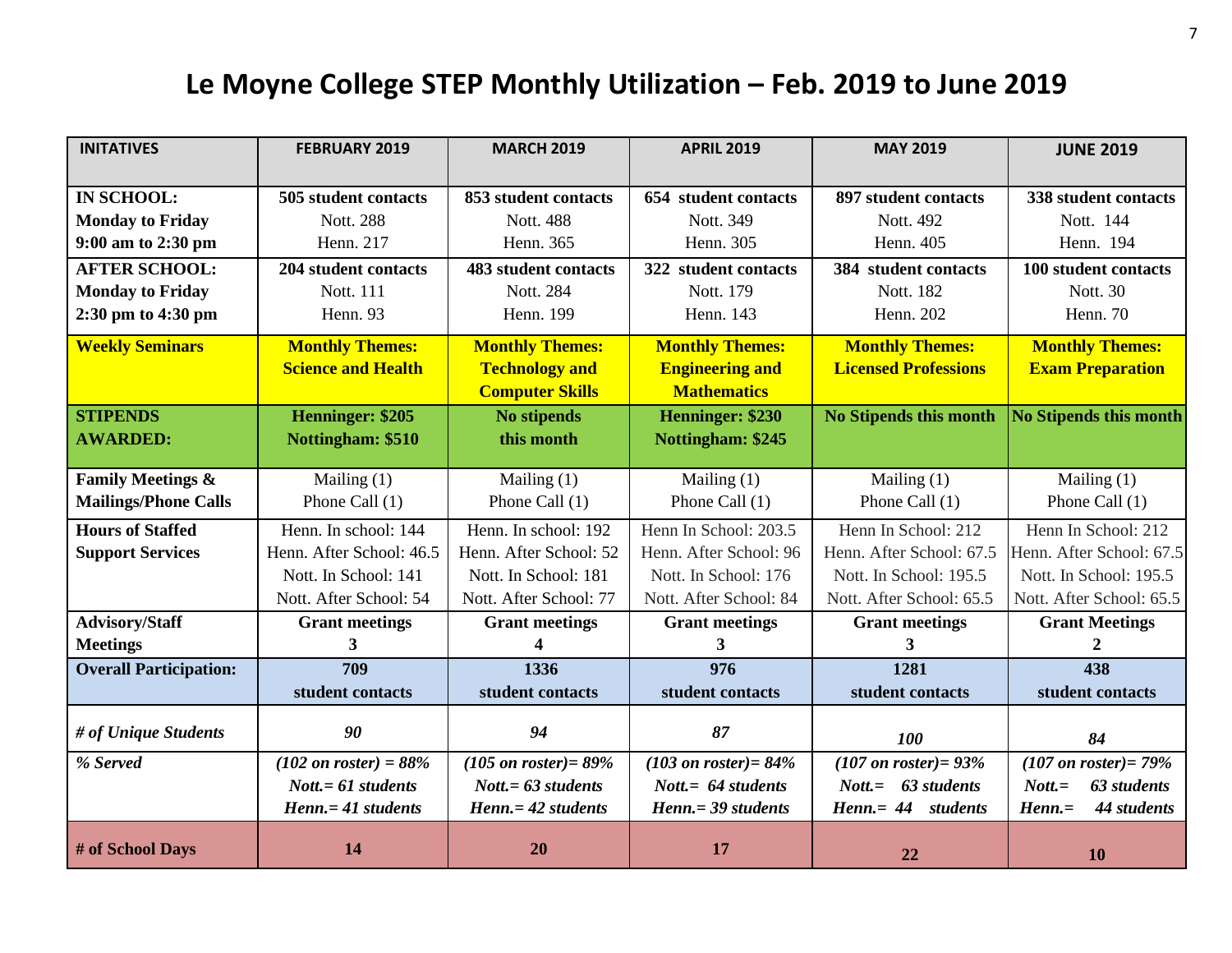### **Le Moyne College STEP Monthly Utilization – July 1, 2018-Jan. 2019**

**STEP Summer Institute (7 weeks) - 31 students participated. The following were provided:**

Internship hrs: 1158 hrs.; Class hours: 1169 hrs. (focus on Math, English, College Admission, STEM Shadowing/Trips, Community Service)

| <b>INITATIVES</b>             | <b>SEPTEMBER 2018</b>       | <b>OCTOBER 2018</b>          | <b>NOVEMBER 2018</b>      | December 2018                    | January 2019                     |
|-------------------------------|-----------------------------|------------------------------|---------------------------|----------------------------------|----------------------------------|
|                               |                             |                              |                           |                                  |                                  |
| IN SCHOOL:                    | 269 student contacts        | 648 student contacts         | 339 student contacts      | 457 student contacts             | 521 student contacts             |
| <b>Monday to Friday</b>       | <b>Nott. 154</b>            | <b>Nott. 258</b>             | <b>Nott. 175</b>          | <b>Nott. 237</b>                 | <b>Nott. 229</b>                 |
| 9:00 am to 2:30 pm            | <b>Henn. 115</b>            | <b>Henn. 390</b>             | <b>Henn. 164</b>          | <b>Henn. 220</b>                 | <b>Henn. 292</b>                 |
| <b>AFTER SCHOOL:</b>          | 199 student contacts        | 357 student contacts         | 222 student contacts      | 323 student contacts             | 291 student contacts             |
| <b>Monday to Friday</b>       | <b>Nott. 144</b>            | <b>Nott. 212</b>             | <b>Nott. 116</b>          | <b>Nott. 203</b>                 | <b>Nott. 135</b>                 |
| 2:30 pm to 4:30 pm            | <b>Henn. 55</b>             | <b>Henn. 145</b>             | <b>Henn. 106</b>          | <b>Henn. 120</b>                 | <b>Henn. 156</b>                 |
| <b>Weekly Seminars &amp;</b>  | <b>Getting Started</b>      | <b>College Planning</b>      | <b>Career Exploration</b> | <b>Test taking Strategies</b>    | <b>Test taking Strategies</b>    |
| <b>Rotating Topics</b>        | <b>Goals, Time Mgt.</b>     | <b>Admissions Advisor</b>    | <b>Career Advisor</b>     | 1/1 Advising apt.                | 1/1 Advising apt.                |
|                               | Note-taking, Study tips     | <b>CSTEP Panel</b>           | <b>CSTEP Panel</b>        | <b>Regents/Sat Review</b>        | <b>Regents/Sat Review</b>        |
|                               | <b>SAT/Regents Prep</b>     | <b>Personal essay, FAFSA</b> | <b>STEM Careers</b>       | <b>College Admission support</b> | <b>College Admission</b>         |
|                               | <b>6 Seminars/Workshops</b> | <b>SAT/Regents Prep</b>      | <b>SAT/Regents Prep</b>   | <b>6 Seminars</b>                | support                          |
|                               |                             | <b>9 Seminars</b>            | <b>7 Seminars</b>         |                                  | <b>6 Seminars</b>                |
| <b>STIPENDS AWARDED:</b>      | Henninger: \$215            | Henninger: \$425             | Henninger: \$325          | No stipends were                 | <b>No stipends were</b>          |
|                               | Nottingham: \$185           | Nottingham: \$345            | Nottingham: \$340         | distributed                      | distributed                      |
| <b>Family Meetings &amp;</b>  | Mailing (1)                 | Mailing (1)                  | Mailing (1)               | Mailing (1)                      | Mailing (1)                      |
| <b>Mailings/Phone Calls</b>   | Phone Call (1)              | Phone Call (1)               |                           |                                  |                                  |
| <b>Hours of Staffed</b>       | 238                         | 307.5                        | 318                       | 284.5                            | 271.5                            |
| <b>Support Services</b>       |                             |                              |                           |                                  |                                  |
| Advisory/Staff                | <b>Grant meetings</b>       | <b>Grant meetings</b>        | <b>Grant meetings</b>     | <b>Grant meetings</b>            | <b>Grant meetings</b>            |
| <b>Meetings</b>               | 3                           | 3                            | 3                         | 3                                | 3                                |
| <b>Overall Participation:</b> | <b>468 student contacts</b> | 1005 student contacts        | 561 student contacts      | 780 student contacts             | 812 student contacts             |
|                               |                             |                              |                           |                                  |                                  |
| # of Unique Students          | 49                          | 74                           | 78                        | 84                               | 90                               |
| % Served                      | (77 on roster)=63 %         | (77 on roster) = $96%$       | (92 on roster) = $84%$    | (96 on roster) = $87%$           | $(100 \text{ on roster}) = 90\%$ |
|                               |                             |                              | Nott.=52 students         | Nott. $=$ 56 students            | Nott. $= 59$                     |
|                               |                             |                              | Henn.=40 students         | Henn. = 40 students              | Henn. $= 41$                     |
| <b>Number of School Days</b>  | 17                          | 21                           | 15                        | 15                               | 15                               |
|                               |                             |                              |                           |                                  |                                  |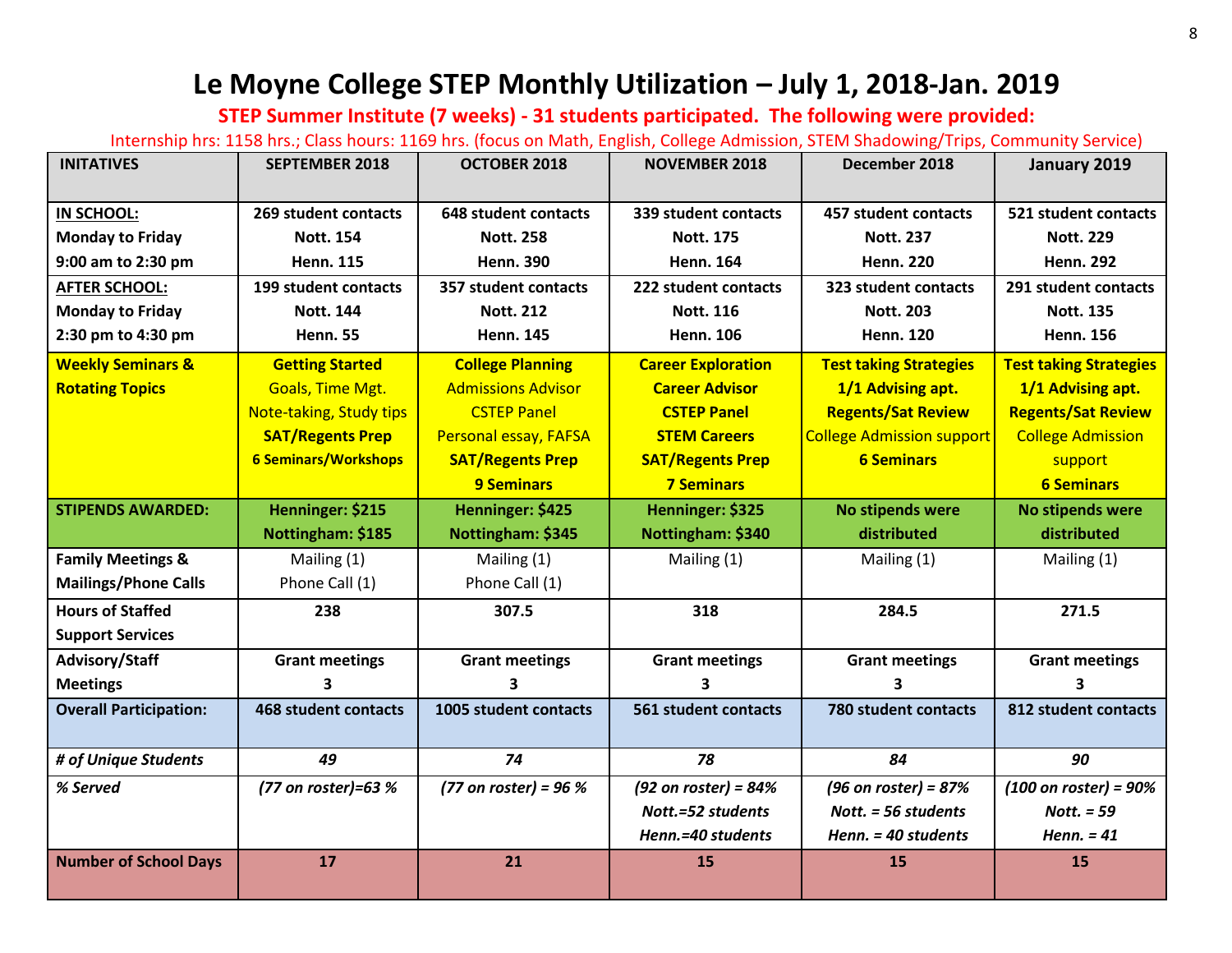### **Le Moyne College STEP Monthly Utilization – Feb. 2018 to June 2018**

| <b>INITATIVES</b>             | <b>FEBRUARY 2018</b>                                                                              | <b>MARCH 2018</b>                                                                                                                                                                                                       | <b>APRIL 2018</b>                                                                                                                                                                     | <b>MAY 2018</b>                                                                                                                                                        | <b>JUNE 2018</b>            |
|-------------------------------|---------------------------------------------------------------------------------------------------|-------------------------------------------------------------------------------------------------------------------------------------------------------------------------------------------------------------------------|---------------------------------------------------------------------------------------------------------------------------------------------------------------------------------------|------------------------------------------------------------------------------------------------------------------------------------------------------------------------|-----------------------------|
| IN SCHOOL:                    | <b>415 student contacts</b>                                                                       | <b>645 student contacts</b>                                                                                                                                                                                             | 535 student contacts                                                                                                                                                                  | 669 student contacts                                                                                                                                                   | 186 student contacts        |
| <b>Monday to Friday</b>       | <b>Nott. 245</b>                                                                                  | <b>Nott. 390</b>                                                                                                                                                                                                        | <b>Nott. 306</b>                                                                                                                                                                      | <b>Nott. 368</b>                                                                                                                                                       | <b>Nott. 116</b>            |
| 9:00 am to 2:30 pm            | <b>Henn. 170</b>                                                                                  | <b>Henn. 255</b>                                                                                                                                                                                                        | <b>Henn. 229</b>                                                                                                                                                                      | <b>Henn. 301</b>                                                                                                                                                       | <b>Henn. 70</b>             |
|                               |                                                                                                   |                                                                                                                                                                                                                         |                                                                                                                                                                                       |                                                                                                                                                                        |                             |
| <b>AFTER SCHOOL:</b>          | 354 student contacts                                                                              | 392 student contacts                                                                                                                                                                                                    | 301 student contacts                                                                                                                                                                  | 329 student contacts                                                                                                                                                   | 80 student contacts         |
| <b>Monday to Friday</b>       | <b>Nott. 204</b>                                                                                  | <b>Nott. 218</b>                                                                                                                                                                                                        | <b>Nott. 146</b>                                                                                                                                                                      | <b>Nott. 169</b>                                                                                                                                                       | <b>Nott. 49</b>             |
| 2:30 pm to 4:30 pm            | <b>Henn. 148</b>                                                                                  | <b>Henn. 174</b>                                                                                                                                                                                                        | <b>Henn. 155</b>                                                                                                                                                                      | <b>Henn. 160</b>                                                                                                                                                       | <b>Henn. 31</b>             |
|                               | Other. 2                                                                                          | Other                                                                                                                                                                                                                   | Other                                                                                                                                                                                 | Other                                                                                                                                                                  | Other                       |
| <b>Saturday Academy</b>       | 65 student contacts                                                                               | <b>50 student contacts</b>                                                                                                                                                                                              | 40 student contacts                                                                                                                                                                   | 21 student contacts                                                                                                                                                    | 14 student contacts         |
| <b>Every Saturday</b>         | <b>Nott. 25</b>                                                                                   | <b>Nott. 25</b>                                                                                                                                                                                                         | Nott 18                                                                                                                                                                               | <b>Nott 11</b>                                                                                                                                                         | Nott 8                      |
| 8:00 am to 1:00 pm            | <b>Henn. 32</b>                                                                                   | <b>Henn. 17</b>                                                                                                                                                                                                         | Henn 13                                                                                                                                                                               | Henn <sub>7</sub>                                                                                                                                                      | Henn 6                      |
|                               | Other 8                                                                                           | Other 4                                                                                                                                                                                                                 | Other 9                                                                                                                                                                               | Other <sub>2</sub>                                                                                                                                                     | Other 0                     |
| <b>Family Meetings &amp;</b>  | 1 Mailing                                                                                         | 1 Mailing                                                                                                                                                                                                               | 1 Mailing                                                                                                                                                                             | 1 Mailing                                                                                                                                                              | 1 Mailing                   |
| <b>Mailings/Phone Calls</b>   |                                                                                                   | 1 Phone Call                                                                                                                                                                                                            | 1 Phone Call                                                                                                                                                                          | 1 Phone Call                                                                                                                                                           | <b>Phone Call</b>           |
| Unique to this month          | <b>Student presentations</b><br>Weekly Science labs<br>SAT/Regents Prep<br><b>Career Advising</b> | Presentations by Upstate Med.<br><b>Student and Terri Mitchell</b><br>Weekly Science Labs<br>SAT/Regents Prep<br><b>College and Career Advising</b><br>Field Trip to RC Field Station and<br>Planetarium at SUNY Oswego | Presentations by Farah Jadran<br>and Bill Brower<br>Weekly Science Labs<br>SAT/Reg Prep and Timed Practice<br><b>College and Career Advising</b><br>Spring Celebration of Scholarship | Presentation by Dr Roopnarine<br>Science on Seneca Lab Prep<br>Research Field Trip to Seneca<br>Lake<br>College Visit to Hobart & William<br>Smith Colleges, Geneva NY | Trip to Boston              |
| <b>Advisory Board</b>         | <b>Grant meetings 3</b>                                                                           | <b>Grant meetings 4</b>                                                                                                                                                                                                 | <b>Grant meetings 3</b>                                                                                                                                                               | <b>Grant meetings 3</b>                                                                                                                                                | Grant meetings 1            |
| <b>Meetings</b>               |                                                                                                   |                                                                                                                                                                                                                         |                                                                                                                                                                                       |                                                                                                                                                                        |                             |
| <b>Overall Participation:</b> | 834 student contacts                                                                              | 1087 student contacts                                                                                                                                                                                                   | 878 student contacts                                                                                                                                                                  | 1019 student contacts                                                                                                                                                  | <b>280 student contacts</b> |
| # of Unique Students          | 98                                                                                                | 94                                                                                                                                                                                                                      | 95                                                                                                                                                                                    | 90                                                                                                                                                                     | 76                          |
| % Served                      | (110 on roster) = 89%                                                                             | $(107$ on roster) = 87%                                                                                                                                                                                                 | $(106$ on roster) = $90%$                                                                                                                                                             | $(106$ on roster) = 85%                                                                                                                                                | (on roster) = $72%$         |
|                               | Winter Break: 2/19-23/2018                                                                        |                                                                                                                                                                                                                         |                                                                                                                                                                                       | *Spring break 4/23-27 **Henn had no access to office for 3 days due to state tests                                                                                     |                             |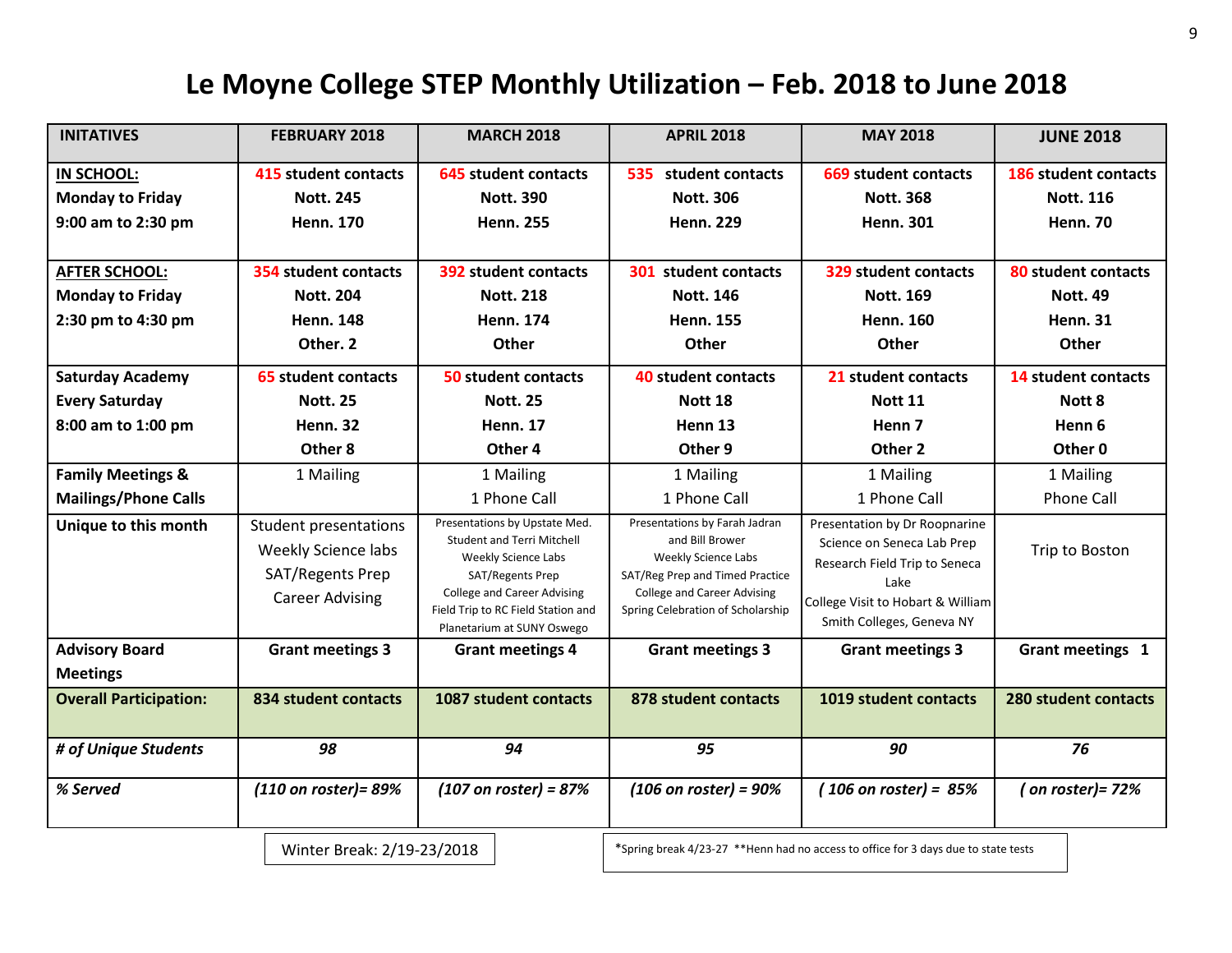### **Le Moyne College STEP Monthly Utilization – July 1, 2017-Jan. 2018**

#### **STEP Summer Institute (7 weeks) - 40 students participated. The following were provided:**

Internship hrs: 4708.75 hrs.; Internship class: 355.5 hrs; Math class 363 hrs.; English class 364.5 hrs; Science labs 366 hrs.; Field Trips 258 hrs.

| <b>INITATIVES</b>             | <b>SEPTEMBER 2017</b>      | OCTOBER 2017                    | <b>NOVEMBER 2017</b>    | December 2017                   | January 2018                |
|-------------------------------|----------------------------|---------------------------------|-------------------------|---------------------------------|-----------------------------|
| IN SCHOOL:                    | 201 student contacts       | 308 student contacts            | 381 student contacts    | 278 student contacts            | <b>403 student contacts</b> |
| <b>Monday to Friday</b>       | Nott. 50                   | <b>Nott. 109</b>                | <b>Nott. 221</b>        | <b>Nott. 196</b>                | <b>Nott. 229</b>            |
| 9:00 am to 2:30 pm            | Henn. 151                  | <b>Henn. 199</b>                | <b>Henn. 160</b>        | <b>Henn. 82</b>                 | <b>Henn. 173</b>            |
|                               |                            |                                 |                         |                                 | Other 1                     |
| <b>AFTER SCHOOL:</b>          | 238 student contacts       | 323 student contacts            | 364 student contacts    | 247 student contacts            | 320 student contacts        |
| <b>Monday to Friday</b>       | <b>Nott. 173</b>           | <b>Nott. 154</b>                | <b>Nott. 219</b>        | <b>Nott. 178</b>                | <b>Nott. 205</b>            |
| 2:30 pm to 4:30 pm            | <b>Henn. 65</b>            | <b>Henn. 163</b>                | <b>Henn. 137</b>        | <b>Henn. 63</b>                 | <b>Henn. 115</b>            |
|                               |                            | Other 6                         | Other 8                 | Other <sub>6</sub>              |                             |
| <b>Saturday Academy</b>       | 62 student contacts        | 118 student contacts            | 87 student contacts     | <b>30 student contacts</b>      | 25 student contacts         |
| <b>Every Saturday</b>         | Nott 24                    | <b>Nott. 35</b>                 | Nott 34                 | <b>Nott 12</b>                  | <b>Nott 11</b>              |
| 8:00 am to 1:00 pm            | Henn 25                    | <b>Henn. 44</b>                 | Henn 27                 | Henn 12                         | Henn 11                     |
|                               | Other 13                   | Other 39                        | Other 26                | Other <sub>6</sub>              | Other 3                     |
| <b>Family Meetings &amp;</b>  | Mailing (1)                | Mailing (1)                     | Mailing (1)             | Mailing (1)                     | Mailing (1)                 |
| <b>Mailings/Phone Calls</b>   |                            | Phone Call (1)                  |                         | Phone Call (1)                  | Phone Call (1)              |
| Unique to this month          | <b>Recruitment Efforts</b> | <b>Networking Events</b>        | <b>Greek Peak</b>       | <b>Buff. Student Conference</b> | <b>SAT/Regents Prep</b>     |
|                               | <b>College Admission</b>   | <b>Drone Demonstration</b>      | <b>SAT/Regents Prep</b> | <b>SAT/Regents Prep</b>         | <b>CSTEP mentors in</b>     |
|                               | <b>SAT/Regents Prep</b>    | Flying in an airplane           |                         | <b>CSTEP mentors in schools</b> | schools                     |
| <b>Advisory Board</b>         | 3 Grant meetings           | 3 Grant meetings                | <b>4 Grant meetings</b> | 2 Grant meetings                | 3 Grant meetings            |
| <b>Meetings</b>               |                            |                                 |                         |                                 |                             |
| <b>Overall Participation:</b> | 501 student contacts       | 753 student contacts            | 830 student contacts    | 541 student contacts            | 748 student contacts        |
| # of Unique Students          | 96                         | 102                             | 104                     | 93                              | 90                          |
| % Served                      | (110 on roster)=87%        | $(120 \text{ on roster}) = 85%$ | $(131$ on roster) = 79% | (106 on roster) =87 %           | (106 on roster)=84 %        |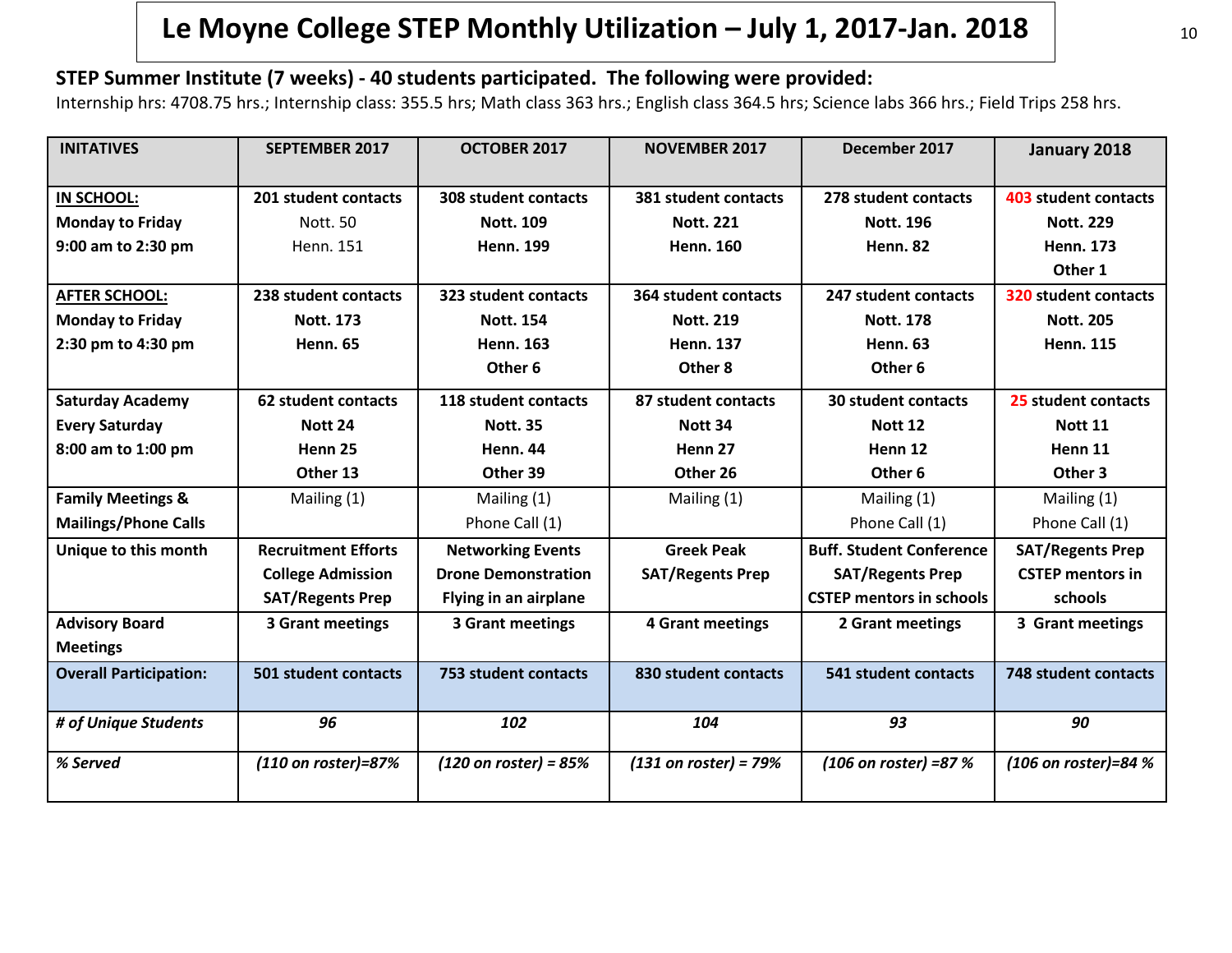## **Le Moyne College STEP Monthly Utilization – Jan. 2017-June 2017**

| <b>INITATIVES</b>               | February 2017                                                                                  | <b>March 2017</b>                                                                            | <b>April 2017</b>                                                                            | <b>May 2017</b>                                                                         | <b>June 2017</b>                                                                        |
|---------------------------------|------------------------------------------------------------------------------------------------|----------------------------------------------------------------------------------------------|----------------------------------------------------------------------------------------------|-----------------------------------------------------------------------------------------|-----------------------------------------------------------------------------------------|
|                                 |                                                                                                |                                                                                              |                                                                                              |                                                                                         |                                                                                         |
| In School<br>Programming        | 236 student contacts<br><b>Only at Henninger</b><br>15 days x 4hrs. x Henninger<br>$= 60$ hrs. | 379 student contacts<br><b>Only at Henninger</b><br>23 days x 4hrs. x Henning<br>$= 92$ hrs. | 276 student contacts<br><b>Only at Henninger</b><br>14 days x 4hrs. x Henning<br>$= 56$ hrs. | 353 Student contacts Only at<br>Henninger<br>22 days x 4hrs. x Henninger<br>$= 88$ hrs. | 119 Students contacts Only at<br>Henninger<br>9 days x 4hrs. x Henninger<br>$= 36$ hrs. |
| <b>After School Programming</b> | 237 student contacts                                                                           | 351 student contacts                                                                         | 195 student contacts                                                                         | 336 student contacts                                                                    | 105 student contacts                                                                    |
|                                 | Nott. 189                                                                                      | <b>Nott. 285</b>                                                                             | <b>Nott. 138</b>                                                                             | <b>Nott. 255</b>                                                                        | <b>Nott. 83</b>                                                                         |
|                                 | Henn. 48                                                                                       | <b>Henn. 66</b>                                                                              | <b>Henn. 57</b>                                                                              | <b>Henn. 81</b>                                                                         | <b>Henn. 22</b>                                                                         |
|                                 | 12 days x 2 hrs. x $N = 24$ hrs.                                                               | 18 days x 2 hrs. $x$ N = 36                                                                  | 12 days x 2 hrs. $x$ N = 24                                                                  | 18 days x 2 hrs. x N= 36                                                                | 7 days x 2 hrs. x N= 14hrs                                                              |
|                                 | 12 days x 2hrs. $x$ H = 24 hrs.                                                                | 18 days x 2 hrs. $x$ H = 36                                                                  | 12 days x 2 hrs. $x H = 24$                                                                  | 22 days x 2 hrs. x H= 44                                                                | 9 days x 2 hrs. $x$ H = 18hrs                                                           |
| <b>Friday Speaker Series</b>    | 26 student contacts                                                                            | 41 student contacts                                                                          | 24 student contacts                                                                          | <b>Not offered</b>                                                                      | <b>Not offered</b>                                                                      |
|                                 | 3 days x 2hrs. $= 6$ hrs                                                                       | 3 days $x$ 3 hrs. = 9 hrs.                                                                   | 1 day x 3 hrs. $=$ 3 hrs.                                                                    |                                                                                         |                                                                                         |
| Saturday STEM Academy/          | 75 student contacts                                                                            | <b>Sat STEM Acad/Math Clinics</b>                                                            | 71 student contacts                                                                          | 58 student contacts                                                                     | 34 student contacts                                                                     |
| (MOST)/Events/Math Clinics      | 3 days $x$ 4 hrs. = 12hrs.                                                                     | 136 student contacts                                                                         | 3 days $x$ 4 hrs. = 12 hrs.                                                                  | 3 days $x$ 4 hrs. = 12 hrs.                                                             | 2 days $x$ 4 hrs. = 8 hrs.                                                              |
|                                 |                                                                                                | 4 days x 4 hrs. $=$ 16 hrs.                                                                  |                                                                                              |                                                                                         |                                                                                         |
| <b>Family Meetings &amp;</b>    | Phone Call (1)                                                                                 | Phone Call/Emails (1)                                                                        | Phone Call (1)                                                                               | Phone Call (1)                                                                          | Phone Call (1)                                                                          |
| <b>Mailings/Phone Calls</b>     | Mailing (1)                                                                                    | Mailing (1)                                                                                  | Mailing (1)                                                                                  | Mailing (1)                                                                             | Mailing (1)                                                                             |
|                                 | 4 hours of service                                                                             | Family Meeting (1)                                                                           | 4 hours of service                                                                           | 4 hours of service                                                                      | Family Meeting (1)                                                                      |
|                                 |                                                                                                | 4 hours of service                                                                           |                                                                                              |                                                                                         | 6 hours of service                                                                      |
| Unique to this month            | CSI Murder Mystery                                                                             | <b>STEP Conference</b>                                                                       | MATH CLINICS (71 students)                                                                   | Seneca Lake Research Day                                                                | <b>CNY Rocket Challenge</b>                                                             |
|                                 | (10 students/6 hours)                                                                          | (9 students/2 days=20hrs))                                                                   | On-Point for College Visit                                                                   | <b>Science Experiment</b>                                                               | (6 students/5 hours)                                                                    |
|                                 | Nature Walk - Beaver Lake                                                                      | <b>Multicultural Summit</b>                                                                  | (20 students/2hrs)                                                                           | (12 students/6 hours)                                                                   | <b>CNY Works Paid Internship</b>                                                        |
|                                 | (22 students/5 hours)                                                                          | (10 students/3hours)                                                                         |                                                                                              | The STEM Conference at the                                                              | (35 students x 24 hrs=840 hours)                                                        |
|                                 | Shadow Day at Le Moyne                                                                         |                                                                                              |                                                                                              | MOST (20 students/6 hours                                                               | Volunteering & Team building                                                            |
|                                 | (15 students/6 hours)                                                                          |                                                                                              |                                                                                              |                                                                                         | (6 students/8 hours)                                                                    |
| <b>Advisory Board Meetings</b>  | 2 Grant meetings                                                                               | 2 Grant meetings                                                                             | 2 Grant meetings                                                                             | 2 Grant meetings                                                                        | <b>0 Grant meetings</b>                                                                 |
|                                 | 4 hours                                                                                        | 4 hours                                                                                      | 4 hours                                                                                      | 4 hours                                                                                 |                                                                                         |
| <b>Overall Participation:</b>   | 621 student contacts                                                                           | 926 student contacts                                                                         | <b>588 student contacts</b>                                                                  | 779 student contacts                                                                    | 305 student contacts                                                                    |
| # of service hours              | 151 hrs. of service                                                                            | 220 hrs. of service                                                                          | 147 hrs. of service                                                                          | 200 hrs. of service                                                                     | 943 hrs. of service                                                                     |
| # of Unique Students            | 93                                                                                             | 105                                                                                          | 105                                                                                          | 110                                                                                     | 93                                                                                      |
|                                 | (122 on roster)= 76%                                                                           | $(120 \text{ on roster}) = 88%$                                                              | $(105$ on roster) = 100%                                                                     | (132 on roster)= 74%                                                                    | (122 on roster)=76%                                                                     |
| <b>School/Prog. Closings</b>    | 0                                                                                              | 0                                                                                            | 0                                                                                            | 0                                                                                       | 0                                                                                       |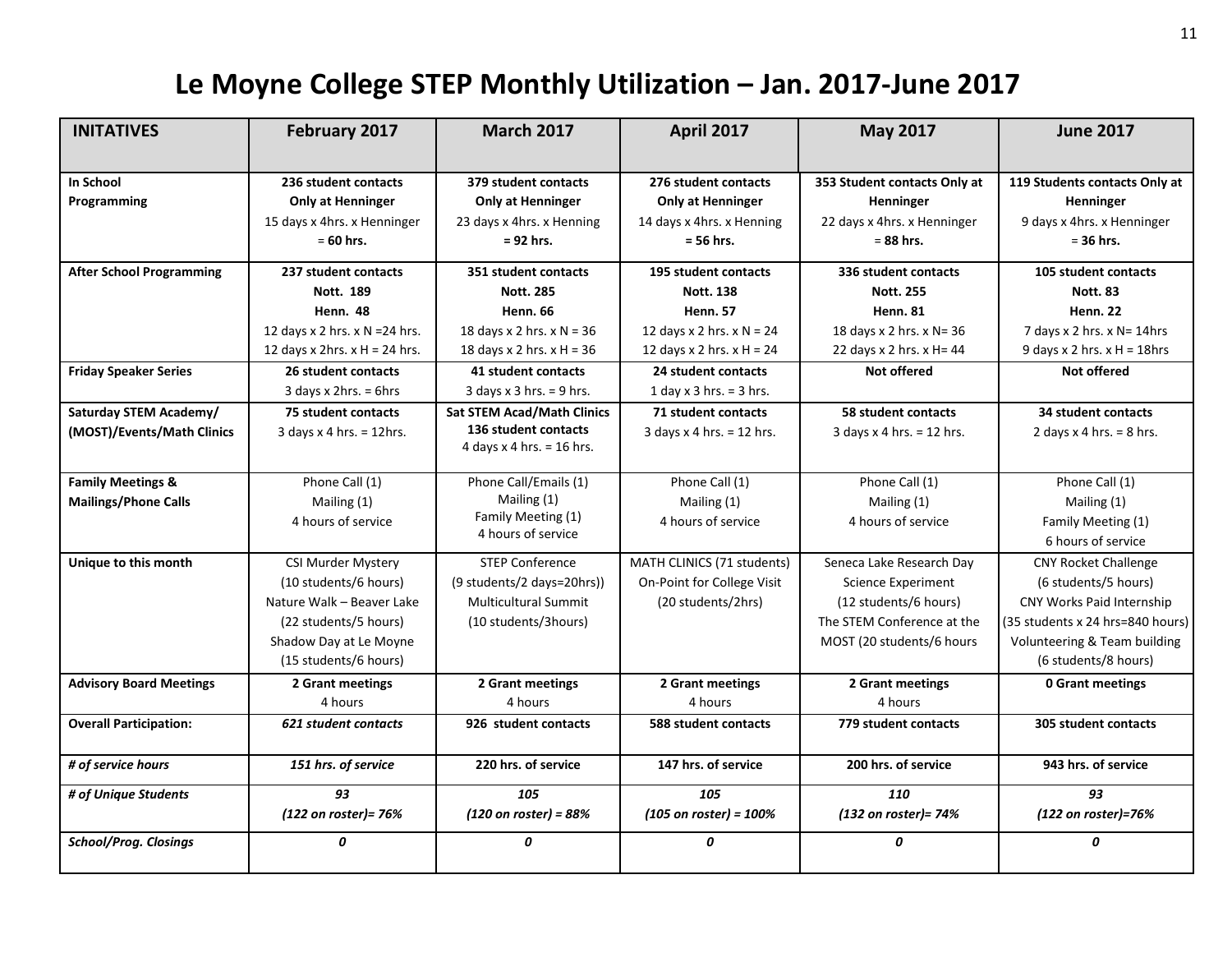## **Le Moyne College STEP Monthly Utilization – Sept. 2016-Dec. 2016**

| <b>INITATIVES</b>               | <b>SEPTEMBER 2016</b>               | <b>OCTOBER 2016</b>                 | <b>NOVEMBER 2016</b>                | December 2016                       | January 2017                                     |
|---------------------------------|-------------------------------------|-------------------------------------|-------------------------------------|-------------------------------------|--------------------------------------------------|
|                                 |                                     |                                     |                                     |                                     |                                                  |
| In School                       | 49 student contacts                 | 276 student contacts                | 225 student contacts                | 247 student contacts                | 299 student contacts                             |
| Programming                     | 18 days x 4 hrs. x Henninger        | 20 days $x$ 6 hrs. x Henninger =    | 19 days x 6 hrs. x Henninger        | 16 days x 6 hrs. x Henninger =      | <b>Only at Henninger</b>                         |
|                                 | $= 72$ hrs.                         | 120 hrs.                            | $= 114$ hrs.                        | 96 hrs.                             | 19 days x 4 hrs. = 152 hrs.                      |
| <b>After School Programming</b> | 242 student contacts                | 236 student contacts                | 247 student contacts                | 210 student contacts                | 292 student contacts                             |
|                                 | <b>Nott. 153</b>                    | <b>Nott. 154</b>                    | <b>Nott. 188</b>                    | <b>Nott. 173</b>                    | <b>Nott. 248</b>                                 |
|                                 | <b>Henn. 89</b>                     | <b>Henn. 82</b>                     | <b>Henn. 59</b>                     | <b>Henn. 37</b>                     | <b>Henn. 44</b>                                  |
|                                 | 18 days x 2 hrs. x 2 schools =      | 20 days x 2 hrs. x 2 schools =      | 19 days x 2 hrs. x 2 schools =      | 16 days x 2 hrs. x 2 schools =      | 15 days x 2 hrs. $x$ N = 30 hrs.                 |
|                                 | 72 hrs.                             | 80 hrs.                             | 76 hrs.                             | 64 hrs.                             | 15 days x 2 hrs. $x$ H = 30 hrs.                 |
| <b>Friday College Success</b>   | 32 student contacts                 | 51 student contacts                 | 90 student contacts                 | 62 student contacts                 | <b>Not offered</b>                               |
| Seminars/Shadow day             | 3 days $x$ 2 hrs. = 6 hrs.          | 2 days $x$ 2 hrs. = 4 hrs.          | 3 days $x$ 2 hrs. = 6 hrs.          | 2 days $x$ 2 hrs. = 4 hrs.          |                                                  |
| <b>Saturday STEM Academy</b>    | <b>40 student contacts</b>          | 89 student contacts                 | 44 student contacts                 | 9 student contacts                  | 61 student contacts                              |
| (MOST) Events                   | 2 days $x$ 4 hrs. = 8 hrs.          | 4 days $\times$ 4 hrs. = 16 hrs.    | 3 days x 4 hrs. = 12 hrs.           | 1 days $x$ 4 hrs. = 4 hrs.          | 4 days x 4 hrs. = 16 hrs.                        |
| <b>Family Meetings &amp;</b>    | Family Meeting (1)                  | Family Meeting (1)                  | Family Meeting (1)                  | Family Meeting (1)                  | Family Meeting (1)                               |
| <b>Mailings/Phone Calls</b>     | Mailing (1)                         | Mailing (1)                         |                                     |                                     | Mailing (1)<br>4                                 |
|                                 |                                     | Phone Call (1)                      |                                     |                                     | hours                                            |
| Unique to this month            | <b>Academic Development</b>         | <b>College Admissions</b>           | <b>Financial Aid/Scholarships</b>   | Employment/Internship               | <b>Academic Development</b>                      |
|                                 | <b>Presentations &amp; Workbook</b> | <b>Presentations &amp; Workbook</b> | <b>Presentations &amp; Workbook</b> | <b>Presentations &amp; Workbook</b> | <b>Presentations &amp; Workbook</b>              |
|                                 |                                     | RIT Day (7 students)                |                                     |                                     | 62 students<br>12                                |
|                                 |                                     | <b>MOST Steamboat Challenge</b>     | 2 Shadow Days (Day of               | <b>Increased CSTEP students for</b> | hours                                            |
|                                 |                                     | (12 students)                       | service)                            | <b>Regents Review, tutoring,</b>    |                                                  |
|                                 |                                     | Coding Event (9 students)           |                                     | mentoring, etc.                     |                                                  |
|                                 |                                     | CNY Youth Job Fair (24              | <b>Bridges Competition at the</b>   |                                     |                                                  |
|                                 |                                     | students)                           | <b>MOST</b>                         |                                     |                                                  |
|                                 |                                     | Research at Le Moyne (30            |                                     |                                     |                                                  |
|                                 |                                     | hours)                              |                                     |                                     |                                                  |
| <b>Advisory Board Meetings</b>  | 3 Grant meetings                    | 4 Grant meetings                    | 0 Grant meetings                    | 2 Grant meetings                    | 4 hours<br>2 Grant meetings                      |
| <b>Overall Participation:</b>   | 363 student contacts                | 734 student contacts                | 606 student contacts                | 528 student contacts                | 714 student contacts                             |
| # of service hours              | 236 hrs. of service                 | 348 hrs. of service                 | 322 hrs. of service                 | 264 hrs. of service                 | 244 hrs. of service not including<br>phone calls |
| # of Unique Students            | 62                                  | 95                                  | 92                                  | 97                                  | 62                                               |
|                                 | (101 on roster)=61%                 | (122 on roster)=78%                 | $(122$ on roster) = 75%             | $(133$ on roster) = 73%             | (123 on roster)=50%                              |
| School/Prog. Closings           | $\overline{a}$                      | $\mathbf{1}$                        | 4                                   | $\overline{7}$                      | 0                                                |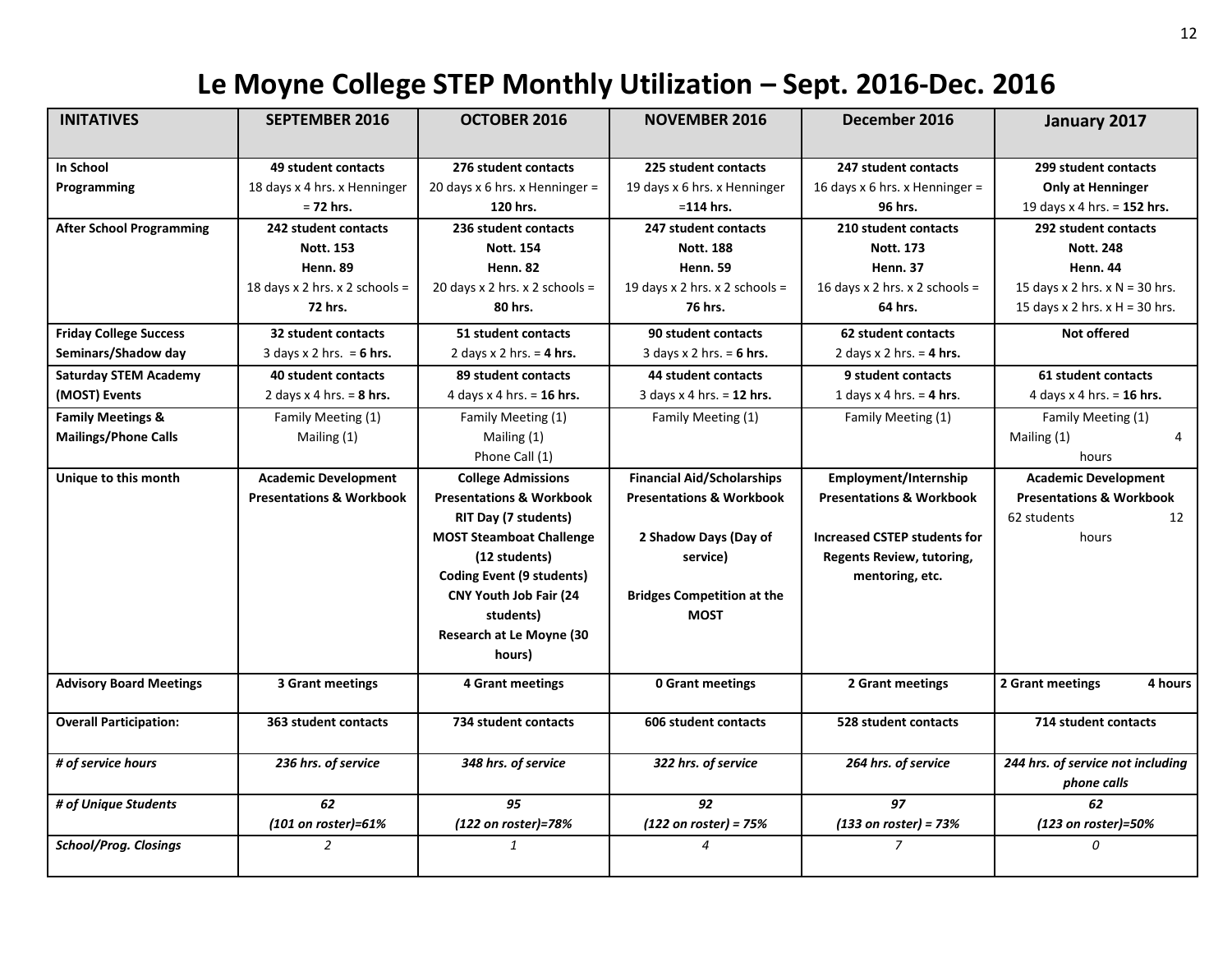# **Le Moyne College STEP Monthly Utilization – January 2016 – June 2016**

| <b>INITATIVES</b>             | <b>SEPTEMBER 2015</b>                       | OCTOBER 2015                | <b>NOVEMBER 2015</b>        | <b>December</b><br>2015    | <b>TOTAL</b>         |  |
|-------------------------------|---------------------------------------------|-----------------------------|-----------------------------|----------------------------|----------------------|--|
| <b>In School</b>              | 164 student contacts                        | 247 student contacts        | 202 student contacts        | 141 student contacts       | 816 hours of service |  |
| Programming                   | 17 days $x$ 6 hrs. $x$ 2                    | 22 days $x$ 6 hrs. $x$ 2    | 15 days $x$ 6 hrs. $x$ 2    | 14 days $x$ 6 hrs. $x$ 2   | provided             |  |
|                               | Schools = 204 hrs.                          | schools = $264$ hrs.        | schools = $180$ hrs.        | schools = $168$ hrs.       |                      |  |
| <b>After School</b>           | 301 student contacts                        | 332 student contacts        | <b>145 student contacts</b> | 294 student contacts       | 272 hours of service |  |
| Programming                   | 17 days x 2 hrs. x 2                        | 22 days x 2 hrs. x 2        | 15 days x 2 hrs. x 2        | 14 days x 2 hrs. x 2       | provided             |  |
|                               | schools = $68$ hrs.                         | schools = $88$ hrs.         | schools = $60$ hrs.         | schools = $56$ hrs.        |                      |  |
| <b>Thursday Robotics</b>      |                                             |                             | 73 student contacts         | 47 student contacts        | 10 hours of service  |  |
|                               |                                             |                             | 3 days $x$ 2 hrs. = 6 hrs.  | 2 days $x$ 2 hrs. = 4 hrs. | provided             |  |
| <b>Friday College Success</b> | <b>18 student contacts</b>                  | 49 student contacts         | 120 student contacts        | 69 student contacts        | 26 hours of service  |  |
| Seminars/Shadow day           | 2 days $\times$ 2 hrs. = 4 hrs.             | 5 days $x$ 2 hrs. = 10 hrs. | 3 days $x$ 2 hrs. = 6 hrs.  | 3 days $x$ 2 hrs. = 6 hrs. | provided             |  |
| <b>Saturday STEM</b>          | 22 student contacts                         | 43 student contacts         | 24 student contacts         | 27 student contacts        | 30 hours of service  |  |
| Academy                       | 2 days $x$ 3 hrs. = 6 hrs.                  | 2 days $x$ 3 hrs. = 6 hrs.  | 2 days $x$ 6 hrs. = 12 hrs. | 2 days $x$ 3 hrs. = 6 hrs. | provided             |  |
| <b>Team building/Family</b>   | 66 student contacts                         | 0                           | O.                          | 0                          | 6 hours of service   |  |
| <b>Meeting</b>                | 2 days $x$ 3 hrs. = 6 hrs.                  |                             |                             |                            | provided             |  |
| <b>Community Service</b>      |                                             |                             | $\overline{7}$              | $\mathbf{0}$               | 3 hours of service   |  |
|                               |                                             |                             | 1 day $x$ 3 hrs. = 3hrs.    |                            | provided             |  |
| Unique to this month          | College Expo Club 2016 Trip to Boston.<br>0 |                             |                             |                            |                      |  |
|                               |                                             | 11                          |                             |                            | provided             |  |
| <b>Overall Participation:</b> | 571 student contacts                        | 671 student contacts        | 571 student contacts        | 578 student contacts       |                      |  |
| # of service hours            | 288 hrs. of service                         | 368 hrs. of service         | 267 hrs. of service         | 240 hrs. of service        | 1163 hrs. of service |  |
| # of Unique Students          | 95                                          | 95                          | 75                          | 73                         | 338                  |  |
| <b>School Closings</b>        | 5                                           | $\mathbf{1}$                | 5                           | $\overline{7}$             |                      |  |